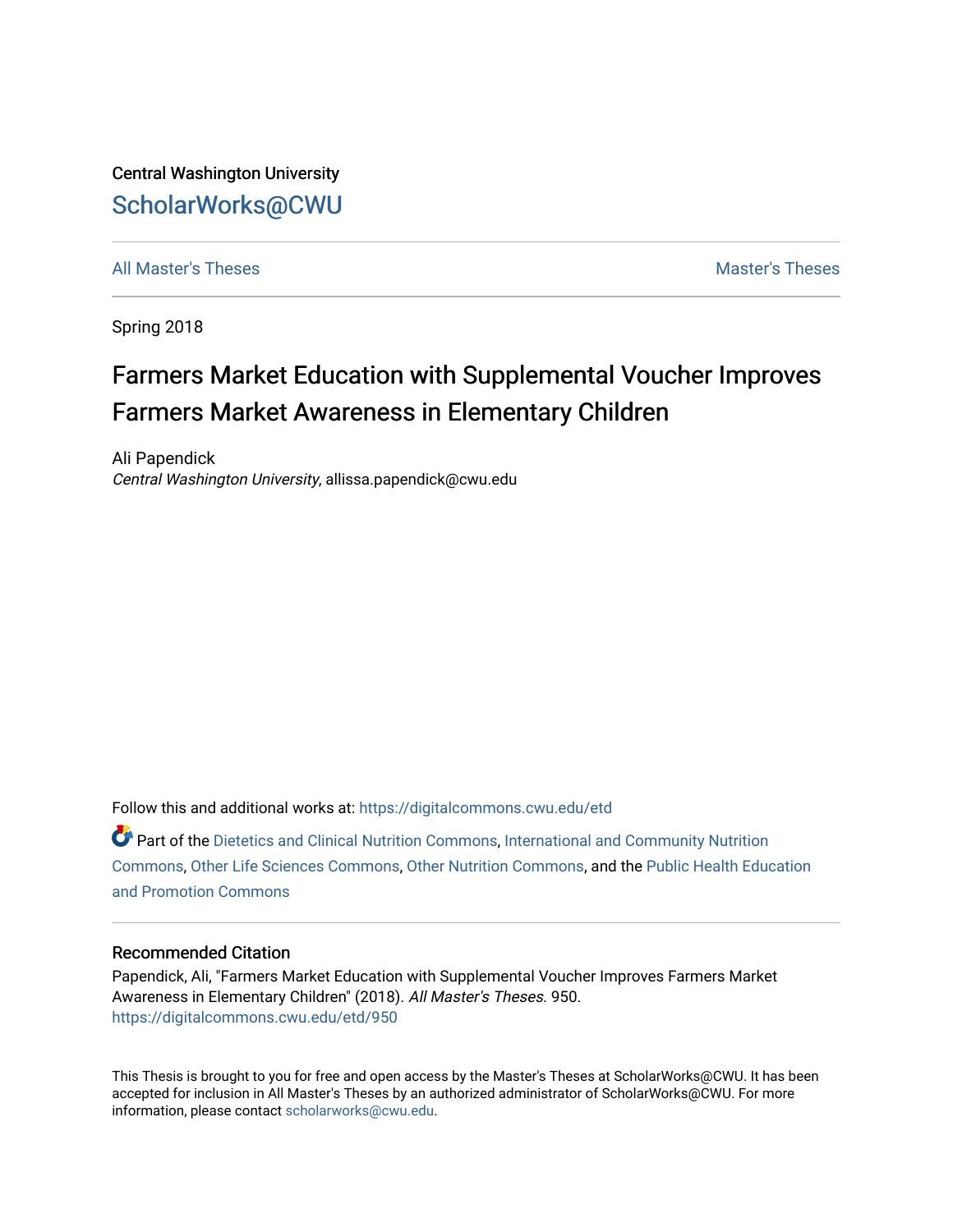Farmers Market Education with Supplemental Voucher

Improves Farmers Market Awareness in Elementary Children

A Thesis

Presented to

The Graduate Faculty

Central Washington University

In Partial Fulfillment

Of the Requirements for the Degree

Master of Science

Nutrition

By

Ali Papendick

May 2018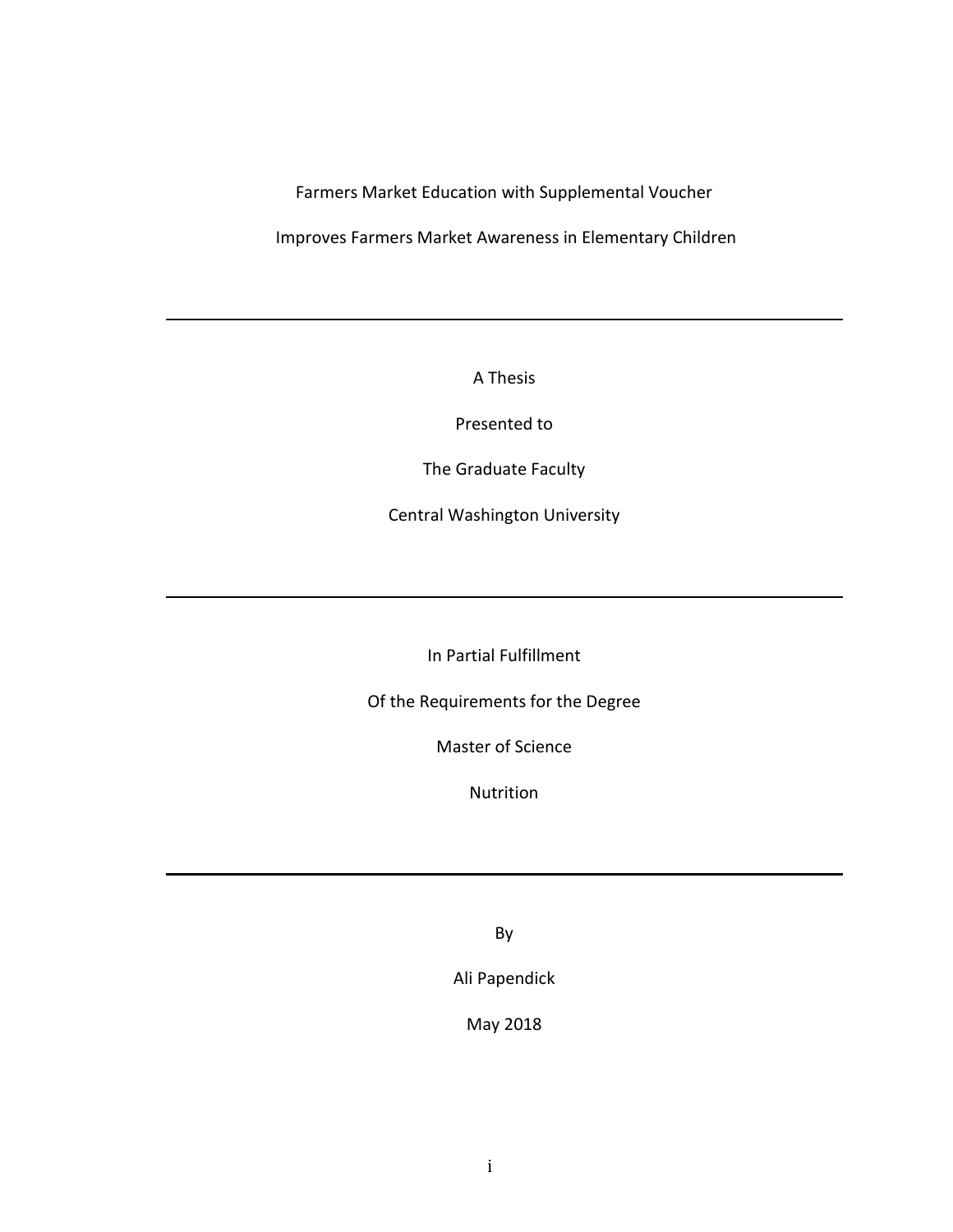# CENTRAL WASHINGTON UNIVERSITY

# Graduate Studies

We hereby approve the thesis of

Allissa Kristine Papendick

Candidate for the degree of Master of Science

APPROVED FOR THE GRADUATE FACULTY

Dr. Nicole Stendell-Hollis, Committee Chair

Dana Ogan, Co-Chair

\_\_\_\_\_\_\_\_\_\_\_\_\_\_ \_\_\_\_\_\_\_\_\_\_\_\_\_\_\_\_\_\_\_\_\_\_\_\_\_\_\_\_\_\_\_\_\_\_\_\_\_\_\_\_\_

\_\_\_\_\_\_\_\_\_\_\_\_\_\_ \_\_\_\_\_\_\_\_\_\_\_\_\_\_\_\_\_\_\_\_\_\_\_\_\_\_\_\_\_\_\_\_\_\_\_\_\_\_\_\_\_

\_\_\_\_\_\_\_\_\_\_\_\_\_\_ \_\_\_\_\_\_\_\_\_\_\_\_\_\_\_\_\_\_\_\_\_\_\_\_\_\_\_\_\_\_\_\_\_\_\_\_\_\_\_\_\_

\_\_\_\_\_\_\_\_\_\_\_\_\_\_ \_\_\_\_\_\_\_\_\_\_\_\_\_\_\_\_\_\_\_\_\_\_\_\_\_\_\_\_\_\_\_\_\_\_\_\_\_\_\_\_\_

Dr. Tishra Beeson

Dean of Graduate Studies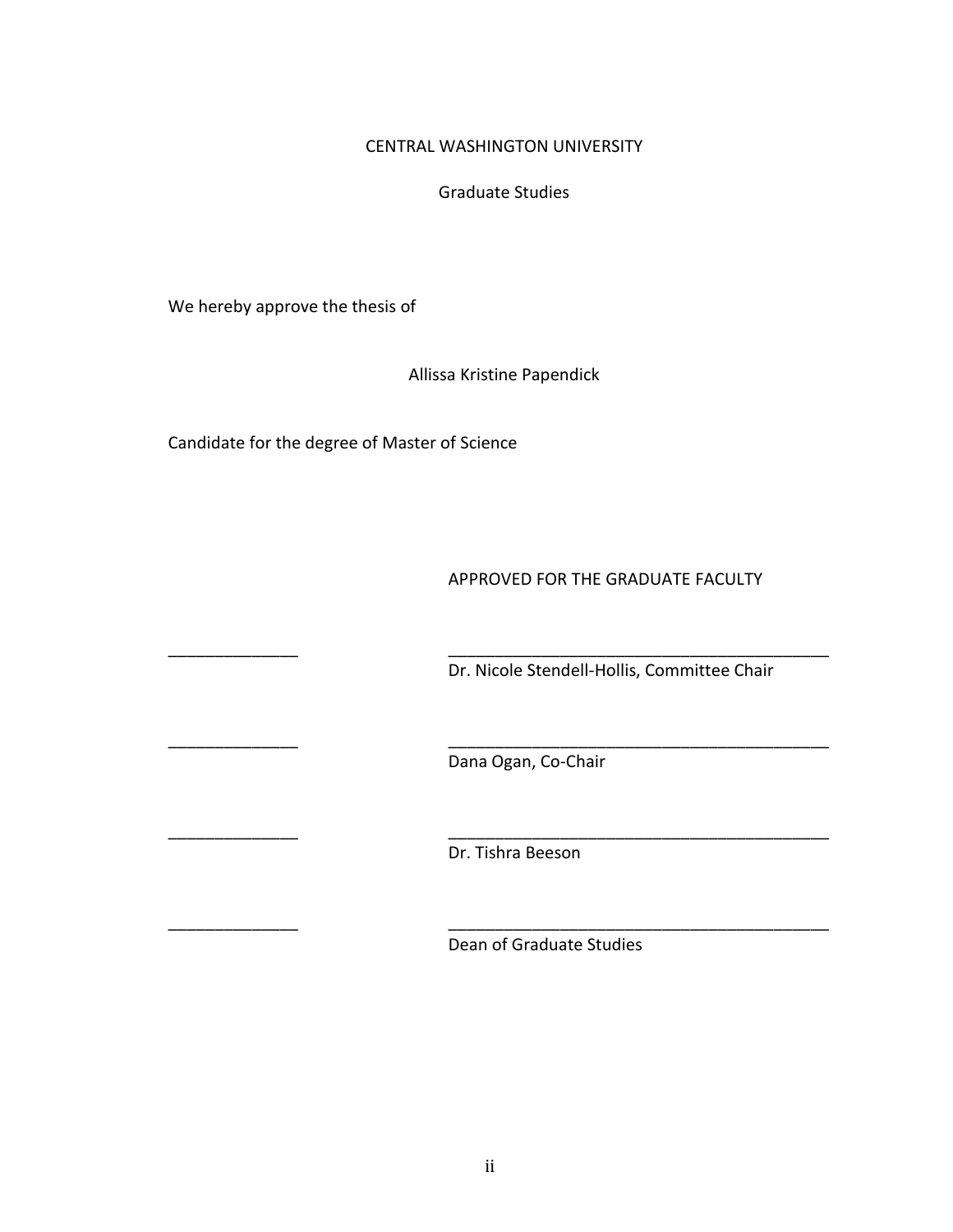#### ABSTRACT

# FARMERS MARKET EDUCATION WITH SUPPLEMENTAL VOUCHER IMPROVES FARMERS MARKET AWARENESS IN ELEMENTARY CHILDREN

by

Ali Papendick

## May 2018

**Purpose***:* The purpose of this pilot intervention study was to provide farmers market (FM) education coupled with FM voucher to assess FM awareness, attendance, and voucher use. **Methods***:* Kindergarten through 3rd grade students attending a summer school program participated in this three-week FM pilot intervention study. A pre/post intervention questionnaire was distributed to students to assess FM awareness and attendance. In addition, an \$8 FM voucher was provided to children for purchases of fruit and vegetables at the local FM. The voucher was valid for two weeks and fruit and vegetable purchases were recorded each week. **Results:** This study reported improved FM awareness among K-3<sup>rd</sup> grade students at a statistically significant level post intervention (*p*=0.005). Of the 75 students who received certificates, 21 students (28%) validated their certificate at the FM for an \$8 voucher. Due to small sample size, FM attendance and voucher use could not be determined significant. **Conclusion:** Participation in a FM education intervention improved FM awareness among K-3<sup>rd</sup> grade students. The strongest improvements in FM awareness, attendance, and voucher use were observed in 2nd grade students. **Future Implications:** This pilot study provided results that can guide future research in this area targeting specifically children.

iii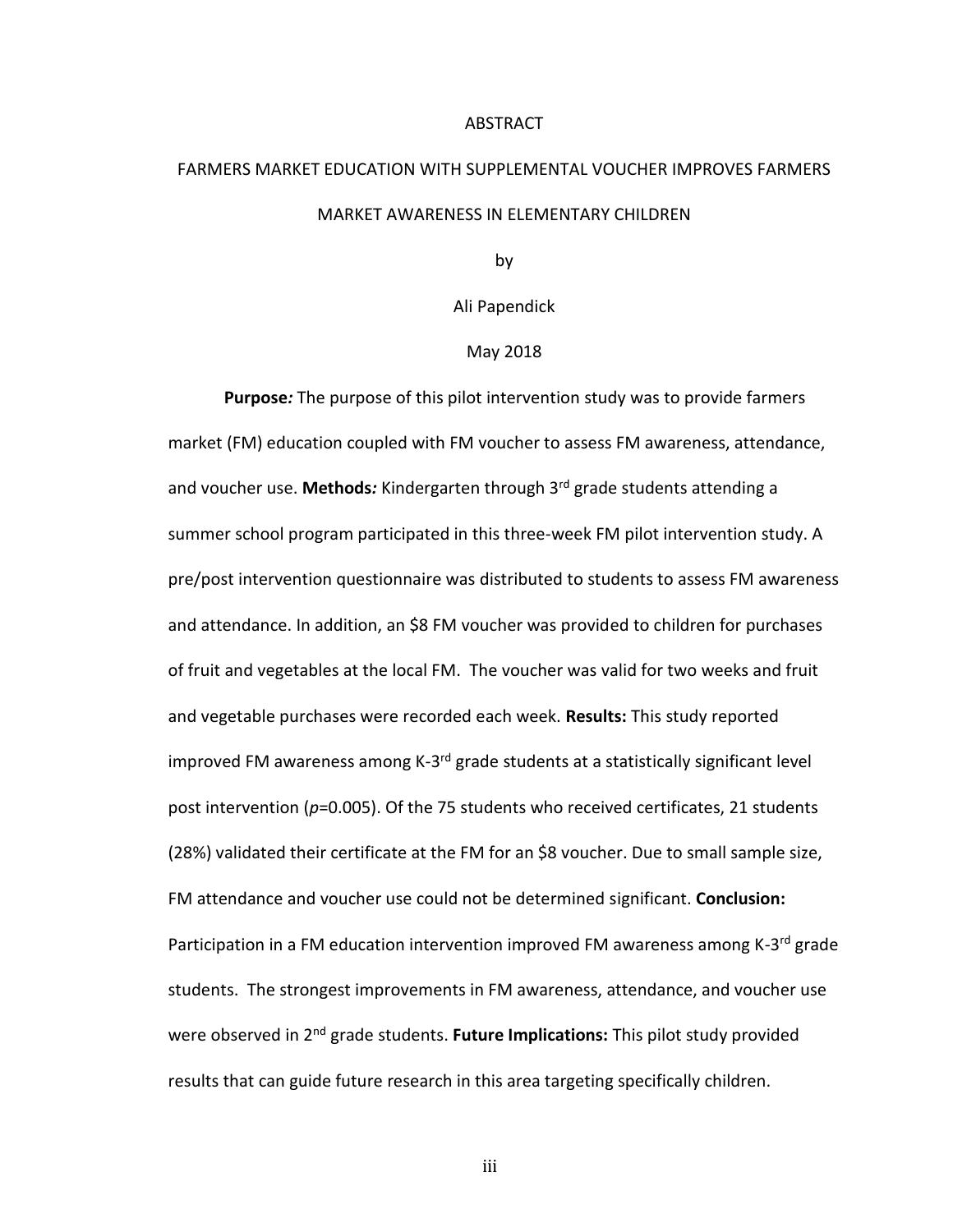# ACKNOWLEDGMENTS

Dana Ogan,

Thank you for your endless encouragement and mentorship throughout these years. Little did I know that my quick trip to Ellensburg three years ago to discuss the dietetic internship would end in a completed dietetic internship and master's degree! You're the best!

Dr. Nicole Stendell-Hollis and Dr. Tishra Beeson,

Thank you both for *quickly* jumping on board with this study. Your expertise in academic writing and child nutrition was beyond helpful!

Additionally, I would like to say thank you to:

Mt. Stuart Elementary staff and students

JoAnne Duncan

Spoonful Farms

Denise Horton

Kittitas County Farmers Market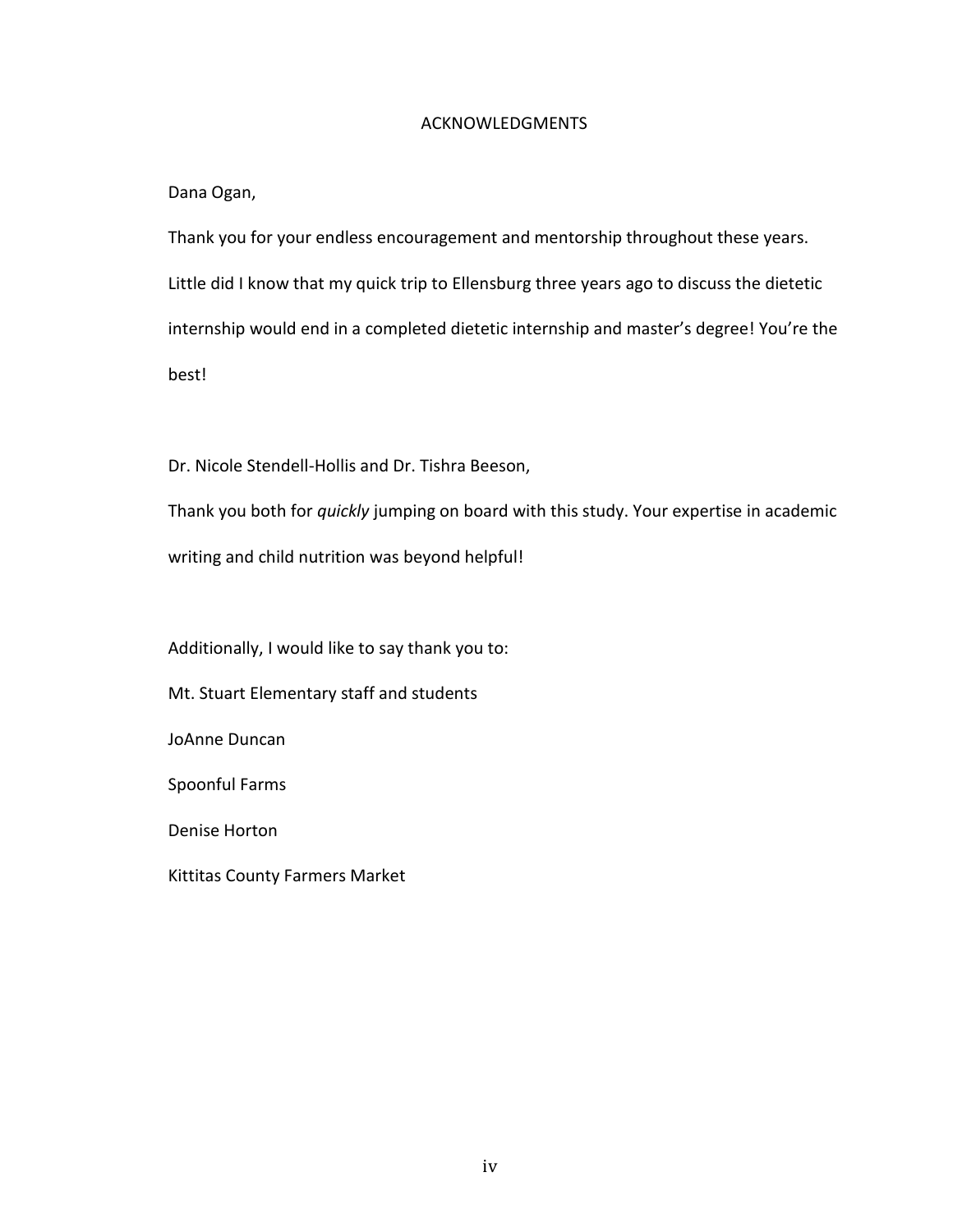# TABLE OF CONTENTS

| Chapter      | Page |  |
|--------------|------|--|
|              |      |  |
|              |      |  |
|              |      |  |
|              |      |  |
| $\mathbf{H}$ |      |  |
|              |      |  |
|              |      |  |
|              |      |  |
|              |      |  |
|              |      |  |
|              |      |  |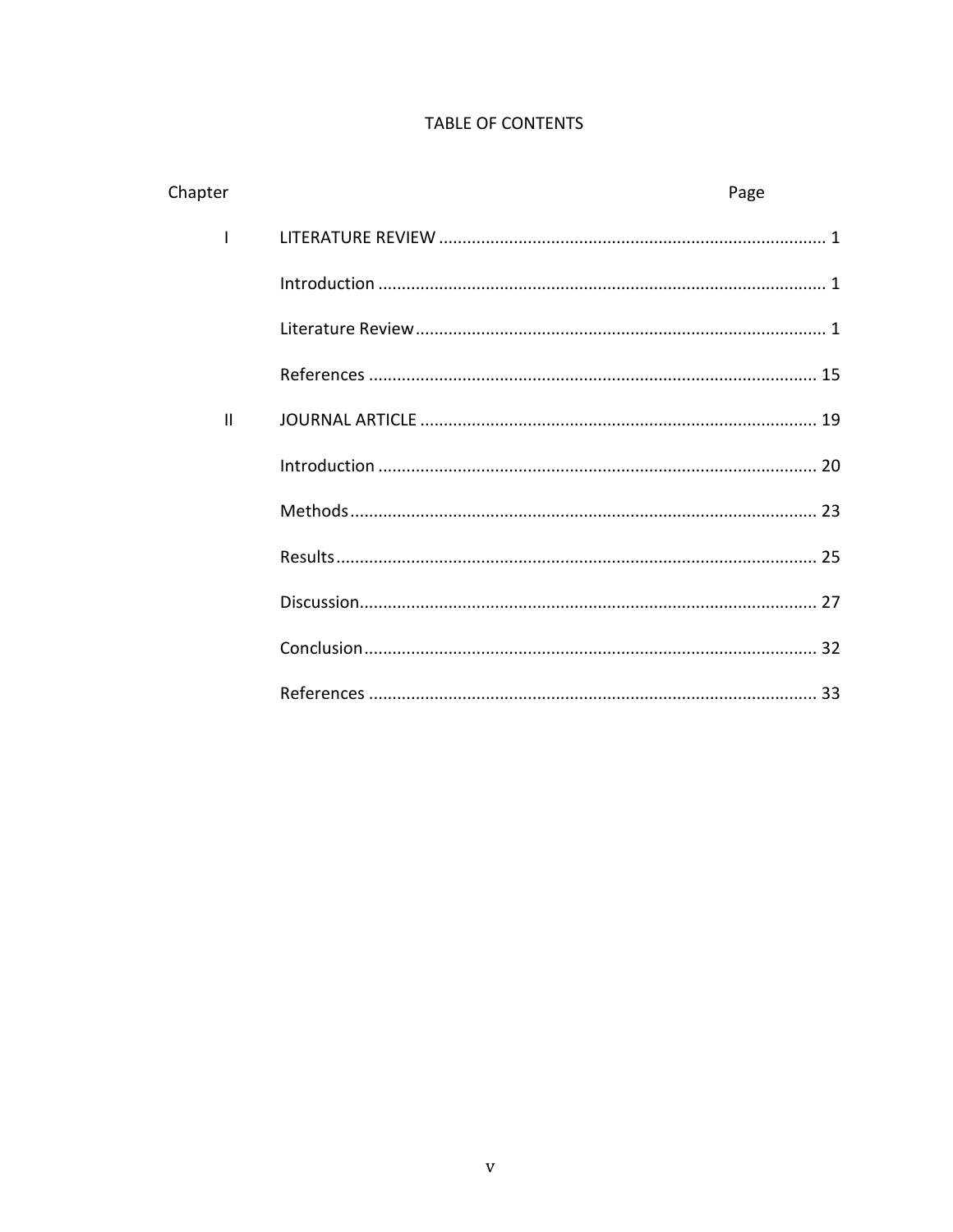# LIST OF TABLES

| Table | Page                                                                |  |
|-------|---------------------------------------------------------------------|--|
| 1     | USDA MyPlate Fruit and Vegetable Daily Recommendations 3            |  |
| 2     | USDA National School Lunch Program Fruit and Vegetable Meal Pattern |  |
| 3     |                                                                     |  |
| 4     |                                                                     |  |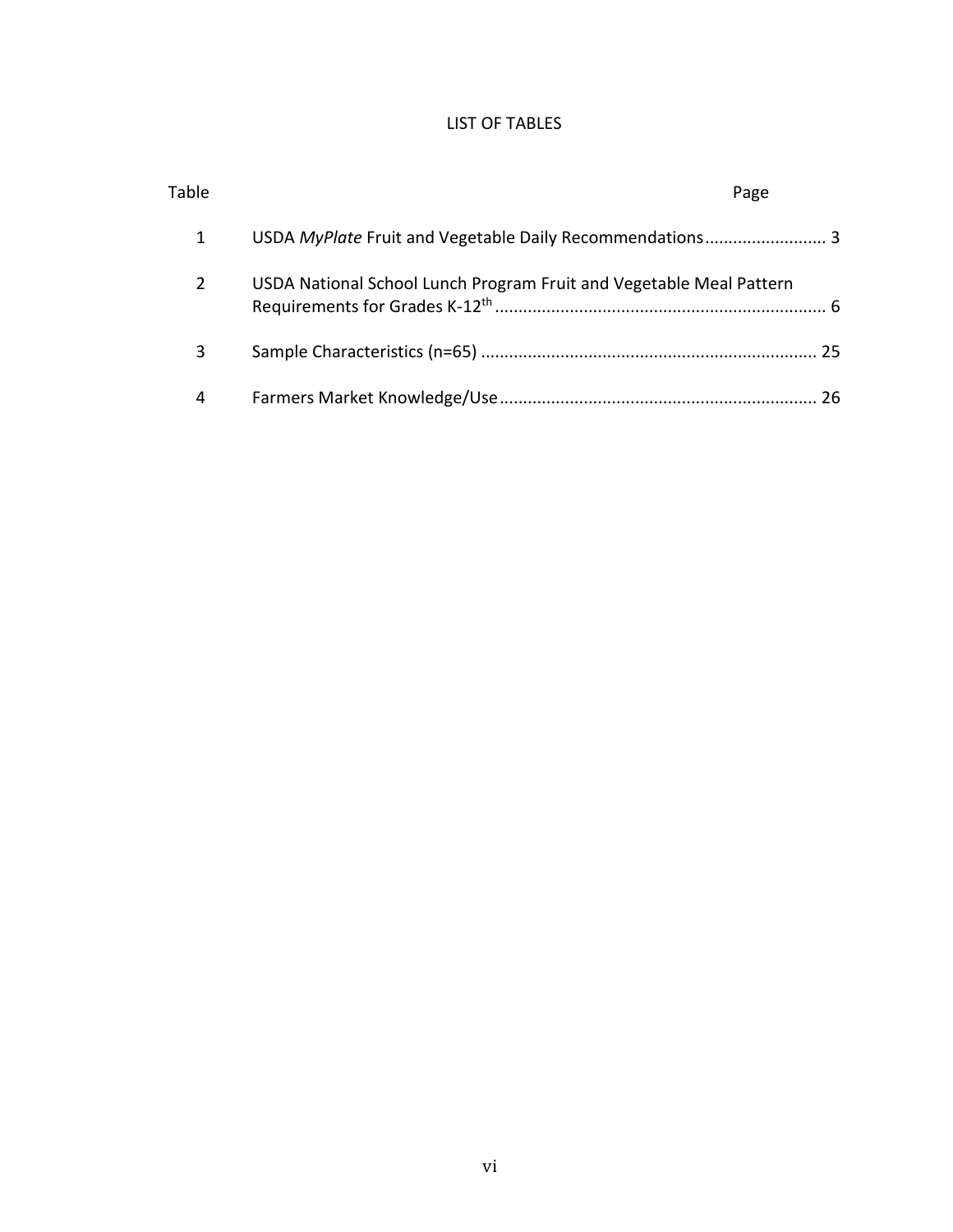#### CHAPTER I

#### LITERATURE REVIEW

## **Introduction**

Over the past thirty years, the obesity epidemic across America has continued to drastically increase (Wang & Beydoun, 2007). As defined by *The World Health Organization (WHO)*, obesity is a disease and/or condition of excess body fat to the extent that impairs ones health (Wang & Beydoun, 2007)(WHO, 2017). According to the 2015-2016 National Health and Nutrition Examination Survey (NHANES), the prevalence of obesity is 39.8% in adults and 18.5% in youth (Hales et al., 2017). Research suggests that there is an increased risk of developing chronic diseases, such as type II diabetes mellitus, cardiovascular diseases, and some cancers in overweight/obese individuals(Moore, Thompson, & Demissie, 2016)(Seguin et al., 2017). The Center for Disease Control (CDC) and Prevention report that in 2015, 8.7% of the U.S. adult population was diagnosed with diabetes, over 370,000 deaths are due to cardiovascular diseases, and more than one third of the U.S. adult population is considered obese (CDC Heart Disease, 2017)(CDC U.S. Diabetes Surveillance, 2017)(CDC Overweight & Obesity, 2017). A major concern related to the obesity and chronic disease epidemic is childhood obesity. Encouraging children to incorporate a healthy and balanced diet of fruits and vegetables (FV), whole grain carbohydrates, lean proteins, moderate intake of fat and 60 minutes of activity/day may help decrease obesity rates and risk of chronic disease(Ward et al., 2015).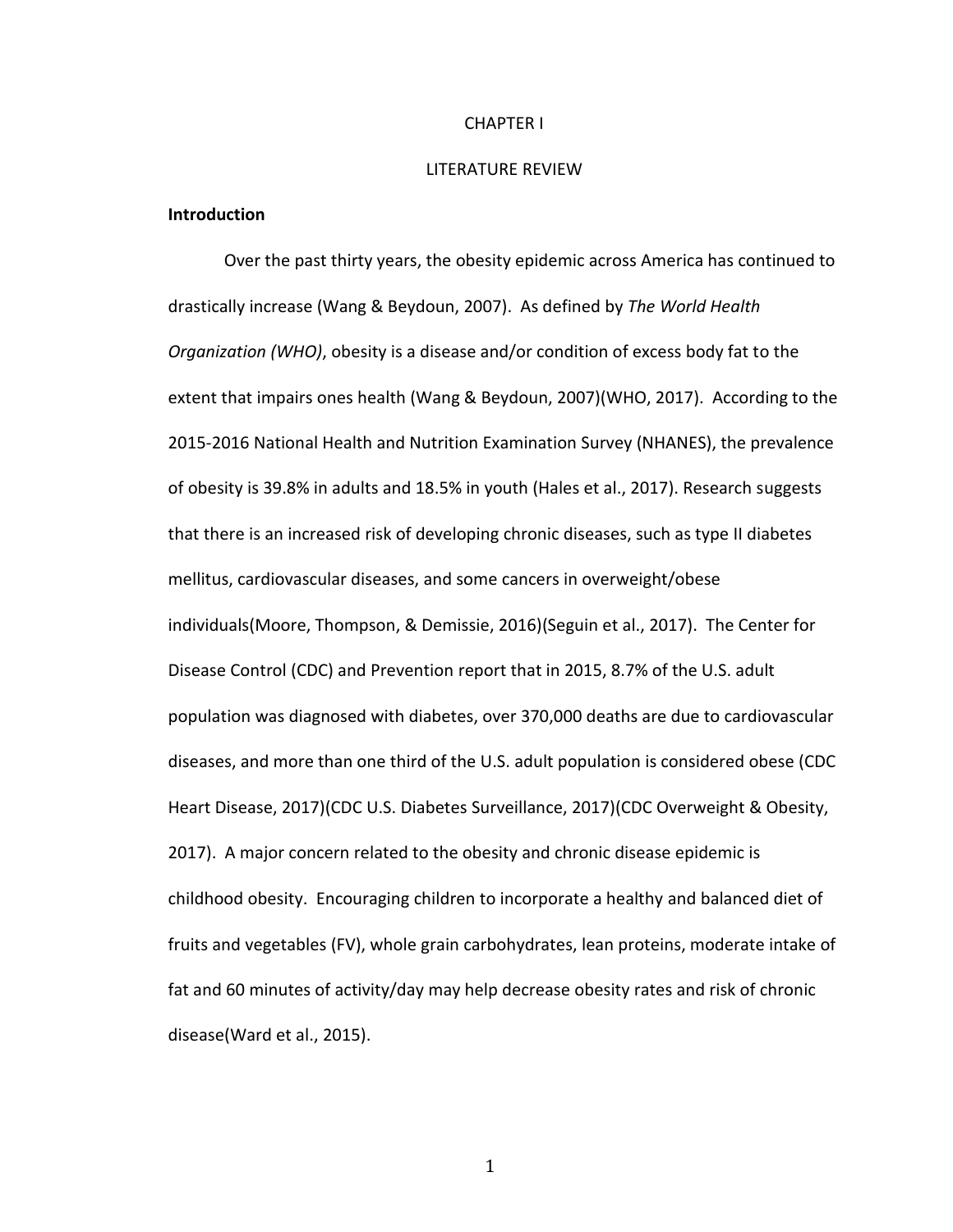Incorporating adequate intake of FVs promotes a healthy and balanced diet. FVs are packed with an abundance of under consumed nutrients among children and adults (Andersen et al., 2014). These nutrients include potassium, fiber, vitamin A, and folate (folic acid)(Moore, Thompson, & Demissie, 2016). Together these nutrients may help decrease the risk of developing chronic conditions, including cardiovascular diseases, obesity, type II diabetes mellitus, and some cancers(Moore, Thompson, & Demissie, 2016)(Seguin, 2017)(Mushi-Brunt et al., 2007). Despite the benefits associated with increased FV intake, children and adolescents in the U.S. fail to meet the FV intake recommendations(Moore, Thompson, & Demissie, 2016)(Mushi-Brunt et al., 2007). Nationally, less than10% of children and adolescents meet recommended fruit intake, while <3% meet recommended vegetable intakes (Moore, Thompson, & Demissie, 2016). In addition, low-income families are at an increased risk of low fruit and vegetable intake due to fewer financial resources for purchasing nutrient dense foods (Ward et al., 2015)(Okeke, Ekanayake, & Santorelli, 2017)(Olsho et al., 2015). Despite federal assistance programs that aim to help improve the nutrition of children, (i.e. National School Lunch Program (NSLP), School Breakfast Program (SBP) Fresh Fruit and Vegetable Program (FFV) and Summer Food Service Program (SFSP), nutrient intakes continue to fall short (Huang et al., 2016)(Voudrin et al., 2018). United States Department of Agriculture (USDA) government programs, such as NSLP and FFVP, aim increase fruit and vegetable consumption during the school year, however, access to these programs are stripped during summer, further increasing nutritional concern in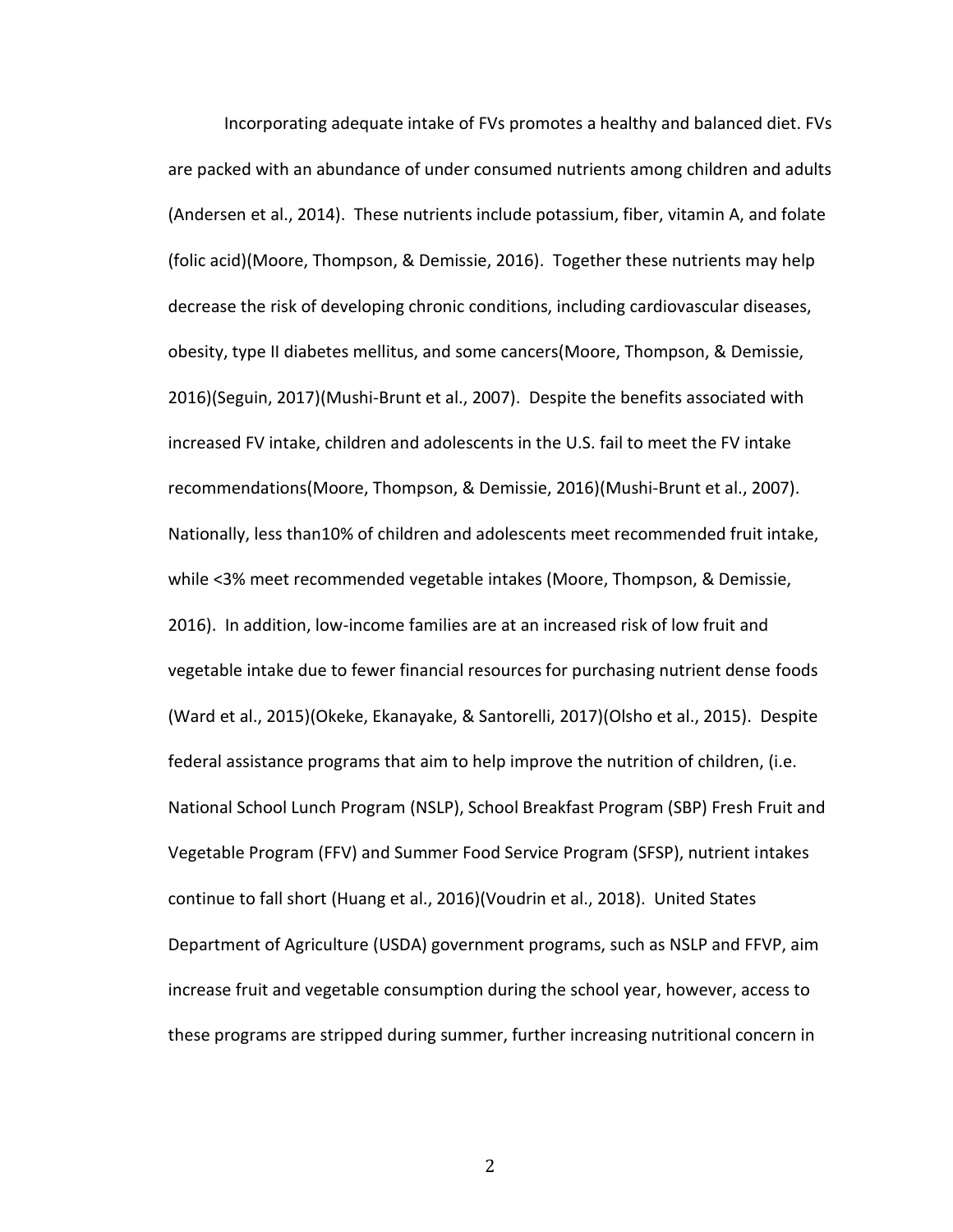children receiving these benefits during these months (USDA Fresh Fruit and Vegetable Program, 2017)(Lin & Fly, 2016).

## **Fruit and Vegetable Recommendations**

In 2011, USDA replaced the *Food Guide Pyramid* with *MyPlate*. *MyPlate* encourages healthy eating patterns throughout an individual's lifetime. Fruits, vegetables, protein, grains, and dairy are five food groups that *MyPlate* recommends to achieve healthy eating patterns to promote weight management and avoid chronic diseases (USDA Choose*MyPlate*, 2017). **Table 1** demonstrates the current fruit and vegetable recommendations for children aged 2-18 years old according to USDA *MyPlate*. Both FV intake may be increased beyond recommended intake when physical activity is increased (USDA Choose*MyPlate*, 2017). **Figure 1** and **Figure 2** illustrates the average FV intakes compared to recommended intakes in males and females aged 1 to 18 years old (Office of Disease Prevention and Health Promotion, 2015).

|                 | Age             | <b>Fruit</b><br>Recommendation/<br>day | Vegetable<br>Recommendations/<br>day |
|-----------------|-----------------|----------------------------------------|--------------------------------------|
|                 | 2-3 years old   | 1 cup                                  | 1 cup                                |
| <b>Children</b> | 4-8 years old   | 1 to $1\frac{1}{2}$ cups               | $1\frac{1}{2}$ cups                  |
|                 | 9-13 years old  | $1\frac{1}{2}$ cups                    | 2 cups                               |
| Girls           | 14-18 years old | $1\frac{1}{2}$ cups                    | $2\frac{1}{2}$ cups                  |
|                 | 9-13 years old  | $1\frac{1}{2}$ cups                    | $2\frac{1}{2}$ cups                  |
| <b>Boys</b>     | 14-18 years old | 2 cups                                 | $2\frac{1}{2}$ cups                  |

## **Table 1: USDA** *MyPlate* **Fruit and Vegetable Daily Recommendations**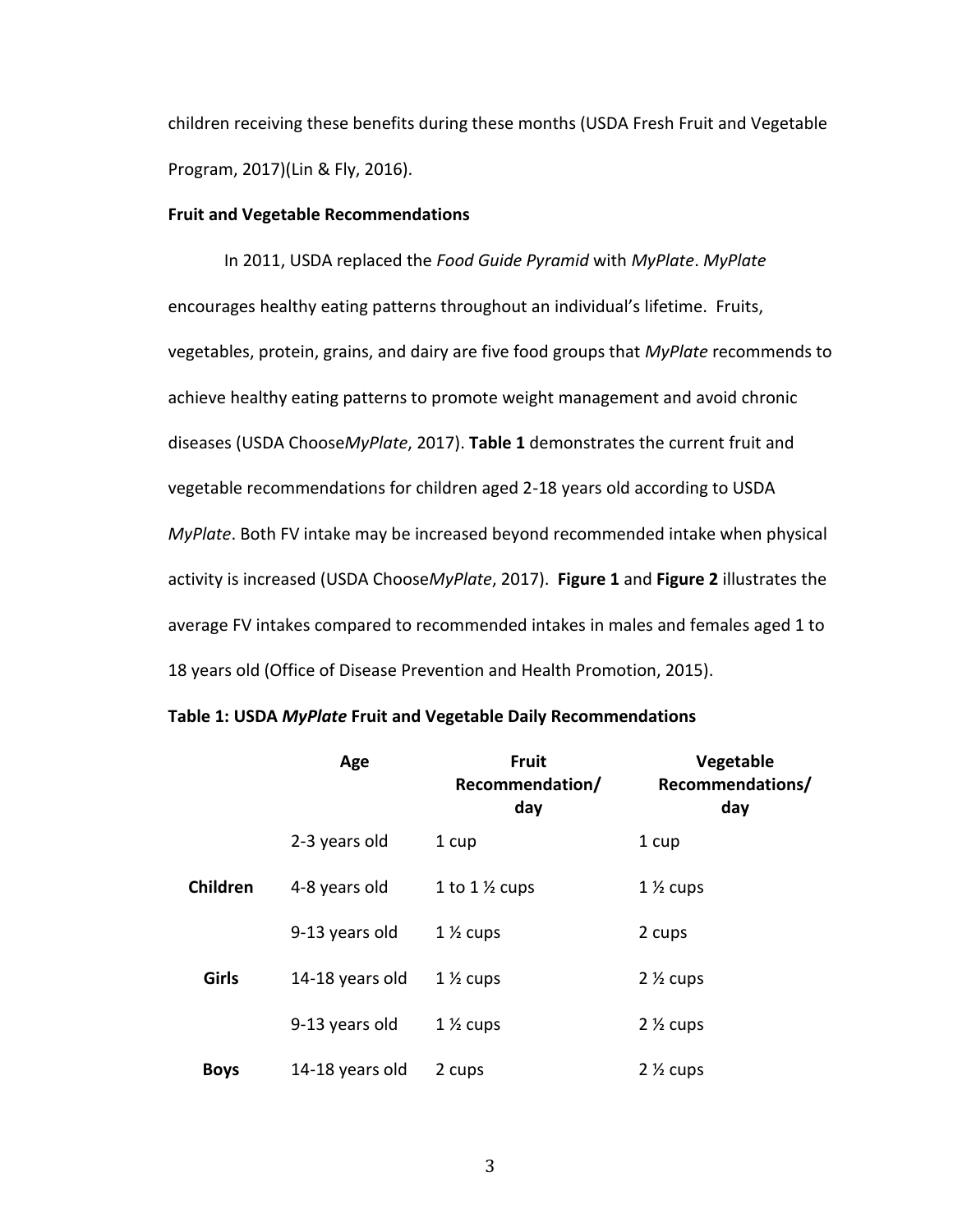**Figure 1: Average FV Intakes Compared to Recommended Intake in Males (1 to 18** 

# **years old)**



# Average FV Intake in Male Children, Compared to Recommended Intake

**Figure 2: Average FV Intakes Compared to Recommended Intake in Females (1 to 18** 

# **years old)**

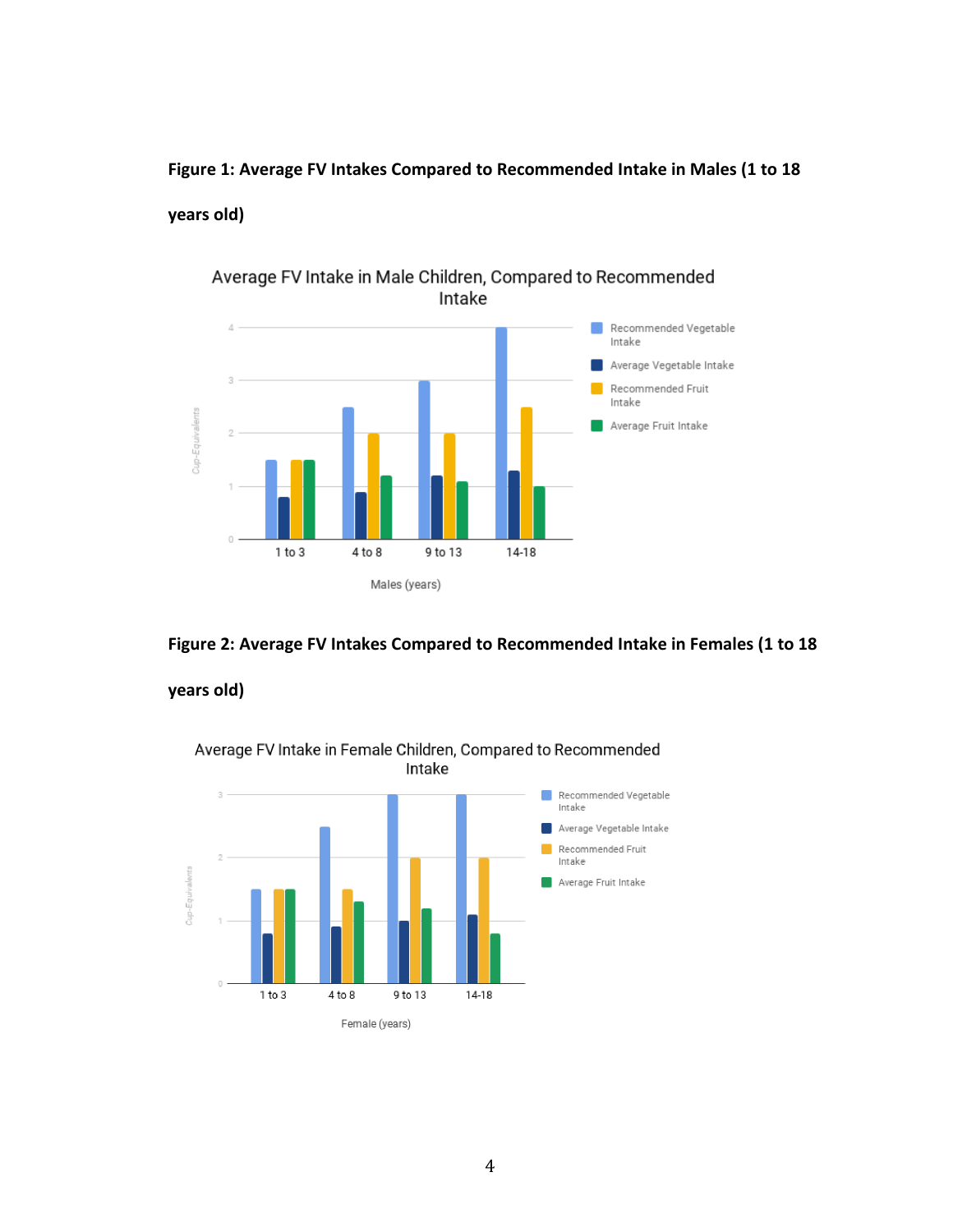In January 2012, the NSLP and SBP meal patterns and nutrition standards were updated to align with the Dietary Guidelines for Americans via Healthy Hunger Free Kids Act. These changes increased requirements for fruits, vegetables, and whole grains in school meals (USDA Nutrition Standards in the NSLP and SBP, 2012). Other modifications included reduction in sodium, saturated fat and *trans* fat intake, along with specific calorie requirements for age groups (USDA Nutrition Standards in the NSLP and SBP, 2012). Pertaining to this study, the following are required under the NSLP and SBP, as defined by the USDA Federal Register:

- Fruit and vegetables are to be offered as two separate meal components
- Vegetables are to be offered daily as either a dark green, orange, legumes, or starch vegetable (limited)
- Fruit is to be offered daily at both breakfast and lunch

**Table 2** illustrates the meal component requirements for NSLP, including fruits and vegetables, by age. There are no vegetable requirements for the SBP, but fruit has a 5 cups/week (1 cup/day) requirement grades K-12 (USDA Nutrition Standards in the NSLP and SBP, 2012).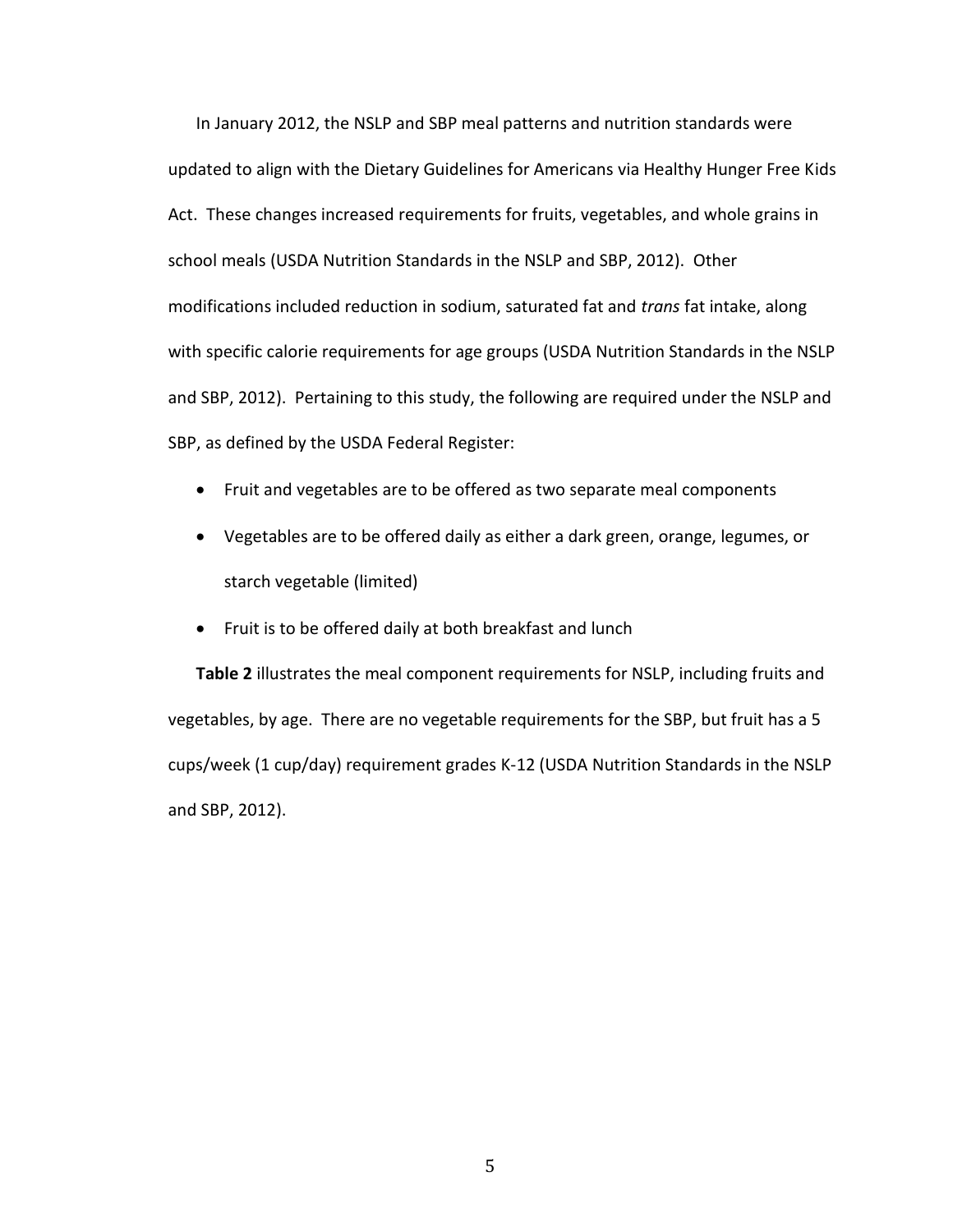# **Table 2: USDA National School Lunch Program Fruit and Vegetable Meal Pattern Requirements for Grades K-12th**

| <b>Meal Pattern</b> | <b>Grades K-5</b> | Grades 6-8                            | Grades 9-12 |
|---------------------|-------------------|---------------------------------------|-------------|
|                     |                   | Amount of Food/week (Minimum per day) |             |
| Fruits (cups)       | 2.5(0.5)          | 2.5(0.5)                              | 5(1)        |
| Vegetables (cups)   | 3.75(0.75)        | 3.75(0.75)                            | 5(1)        |
| Dark green          | 0.5               | 0.5                                   | 0.5         |
| Red/Orange          | 0.75              | 0.75                                  | 1.25        |
| Beans and peas      | 0.5               | 0.5                                   | 0.5         |
| (legumes)           |                   |                                       |             |
| Starchy             | 0.5               | 0.5                                   | 0.5         |
| Other               | 0.5               | 0.5                                   | 0.75        |
| Additional Veg. to  | $\mathbf 1$       | $\mathbf{1}$                          | 1.5         |
|                     |                   |                                       |             |

Reach Total

# **School Nutrition Programs and Healthy Eating Education**

The NSLP and SBP are two federally assisted USDA government programs that help regulate the lunch and breakfast requirements for more than 30.4 million children per year in public schools, non profit private schools and residential child care institutions across the United States (USDA National School Lunch Program, 2017). These programs were developed to help provide adequate nutrition for children aged K-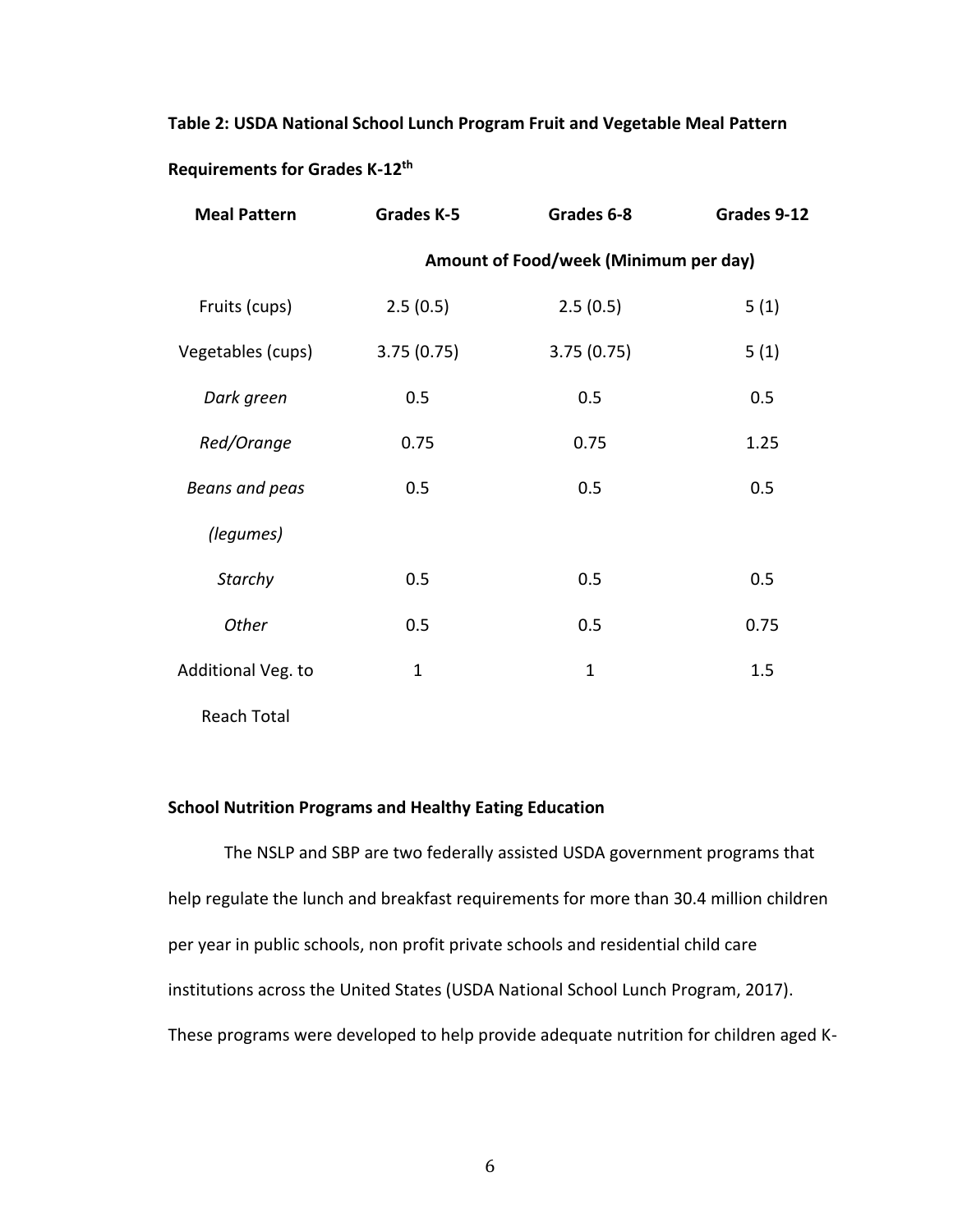$12<sup>th</sup>$  grade, specifically targeting low-income school-aged children who may qualify for a free or reduced meals (Huang et al., 2016) (USDA NSLP, 2017).

The availability of free and/or reduced meals to low income school-aged children is important because this may help reduce the risk of malnourishment and increase performance in school (Huang et al., 2016). Another benefit of these programs is that they work together to help drastically decrease food insecurity and increase nutrition intake in populations at the greatest nutrition risk. Those who qualify for the NSLP/SBP must meet the USDA Income Eligibility Guideline or currently participate in federal assistant programs such as Supplemental Nutrition Assistance Program (SNAP)(USDA NSLP, 2017)(Food and Nutrition Services, 2017). Defined by the USDA, food security status is broken into four subcategories: high food security, marginal food security, low food security, and very low food security. A 2016 study found that one in five children in the United States live in a food insecure household (Huang et al., 2016). Recent literature has shown an adverse association between children who fall under low food security and his or her physical health, nutritional, psychological, behavioral, and educational outcomes (Huang et al., 2016)(Huang, Kim, & Barnidge, & Kim, 2015).

The Fresh Fruit and Vegetable Program (FFVP) is another federally assisted program, that began in 2002, serving 4 states and one Indian Tribal Organization. Today, the program is available in select elementary schools throughout all 50 states, the District of Columbia, Guam, Puerto Rico, and the Virgin Islands, prioritizing schools with the highest percentages of low-income children (USDA Fresh Fruit and Vegetable program, 2017). Qian et al., 2015 conducted a study in Arkansas, ranked as one of the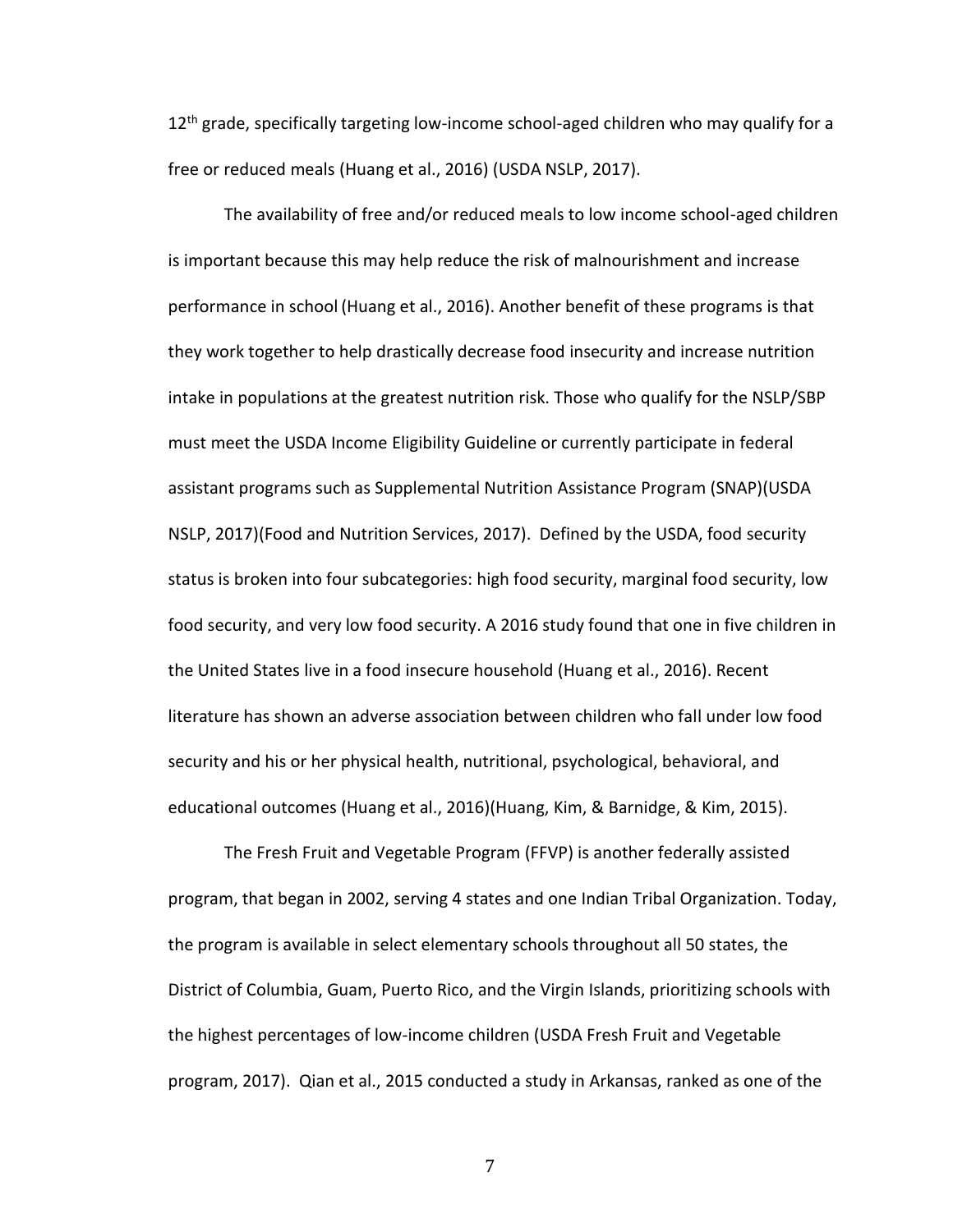highest childhood obesity states, to look at the effects of the FFVP and obesity rates in children attending elementary schools. The study found that incorporating the FFVP may help decrease overall childhood obesity rates (Qian et al., 2015). Arkansas schools participating in FFVP were found to have a lower obesity rate (-3.0%), lower overweight rate (-1.8%), and lower average BMI z-score (-0.085 SD) than nonparticipating schools (Qian et al., 2015).

The goal of the FFVP program is to expand the access and consumption of fresh FVs by overcoming barriers associated with FV access and consumption in children. The FFVP aims to introduce and expose children to a variety of FVs to help increase acceptance and consumption of FVs through continuous exposure and nutrition education (Evans et al., 2012) (USDA FFVP, 2017). Incorporating the FFVP allows schools to select the type and origin of produce (i.e. wholesalers, brokers, local grocery stores, and/or local agricultural producers), number of days/week to serve fresh FVs, and time of day to offer fresh FVs (USDA FFVP, 2017).

All of these programs are designed to increase access to healthy balanced meals to eligible children during the academic year. The implementation of these programs may help reduce obesity, malnutrition, and increase knowledge and school performance in children K-12<sup>th</sup> grade (Huang, Kim, & Barnidge, 2016)(Evans et al., 2012)(USDA FFVP, 2017).

### **Limitations to Federal Assisted School Programs**

A major limitation to the NSLP, SBP, and FFVP is that these programs are offered only to students during traditional academic school months (Huang et al., 2016).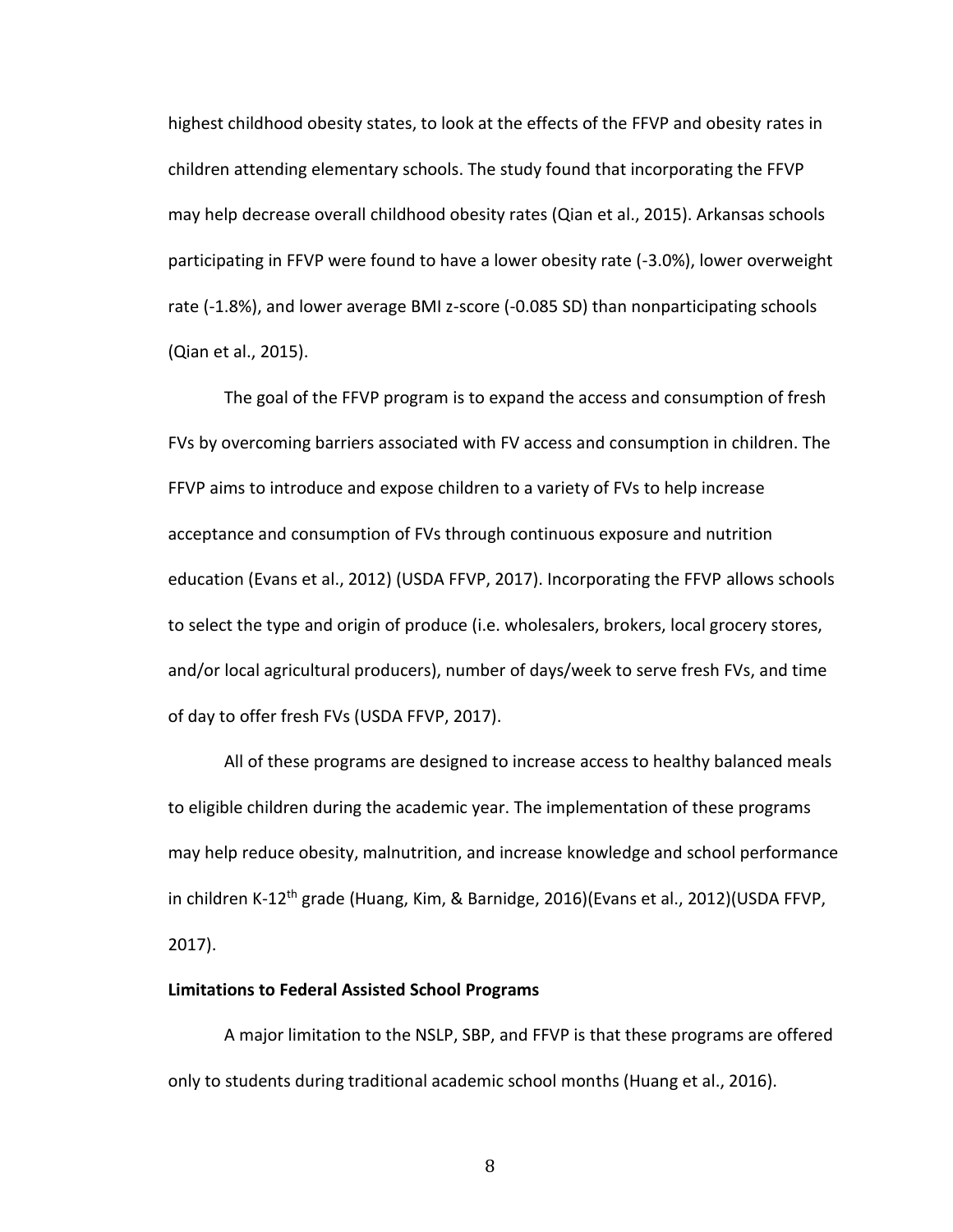Although the FFVP is designed to offer additional FV to students, these FVs are only to be offered outside of lunch and breakfast times, when NSLP and SBP aren't in effect (USDA FFVP, 2017). This time restriction may make it challenging for students to access. Huang, Barnidge, & Kim (2015) examined the implications of food insufficiency between NSLP participates and eligible nonparticipants during school months January-May and summer months June and July. NSLP participants averaged at a food insufficiency rate of 4% from January-May and increased >5% during summer months. Eligible nonparticipants remained approximately at 2% food insufficiency year-round (Huang, Barnidge, & Kim, 2015). To date, the Summer Food Service Program (SFSP) and Seamless Summer Option (SSO) are two entitlement programs established by the USDA that offer free meals and snacks to help low food security children during summer months, when NSLP or SBP are not available (Huang & Barnidge, 2016)(USDA Summer Food Service Program, 2017). Unlike the NSLP with participation rates above >30 million children, the summer programs serve an average of only 2.5 million children annually (Huang & Barnidge, 2016). Limitations to SFSP include limited availability in some communities, transportation and continued funding by local government agencies, private nonprofit agencies, or schools during summer months(Food Research & Action Center, 2017).

## **Fruit and Vegetable Access**

Access to fruits and vegetables to children outside of school is a major barrier, especially for children of low-income households. Although studies have been conducted looking at ways to increase access to fruits and vegetables for adults and their families, there is limited research assessing fruit and vegetable access for children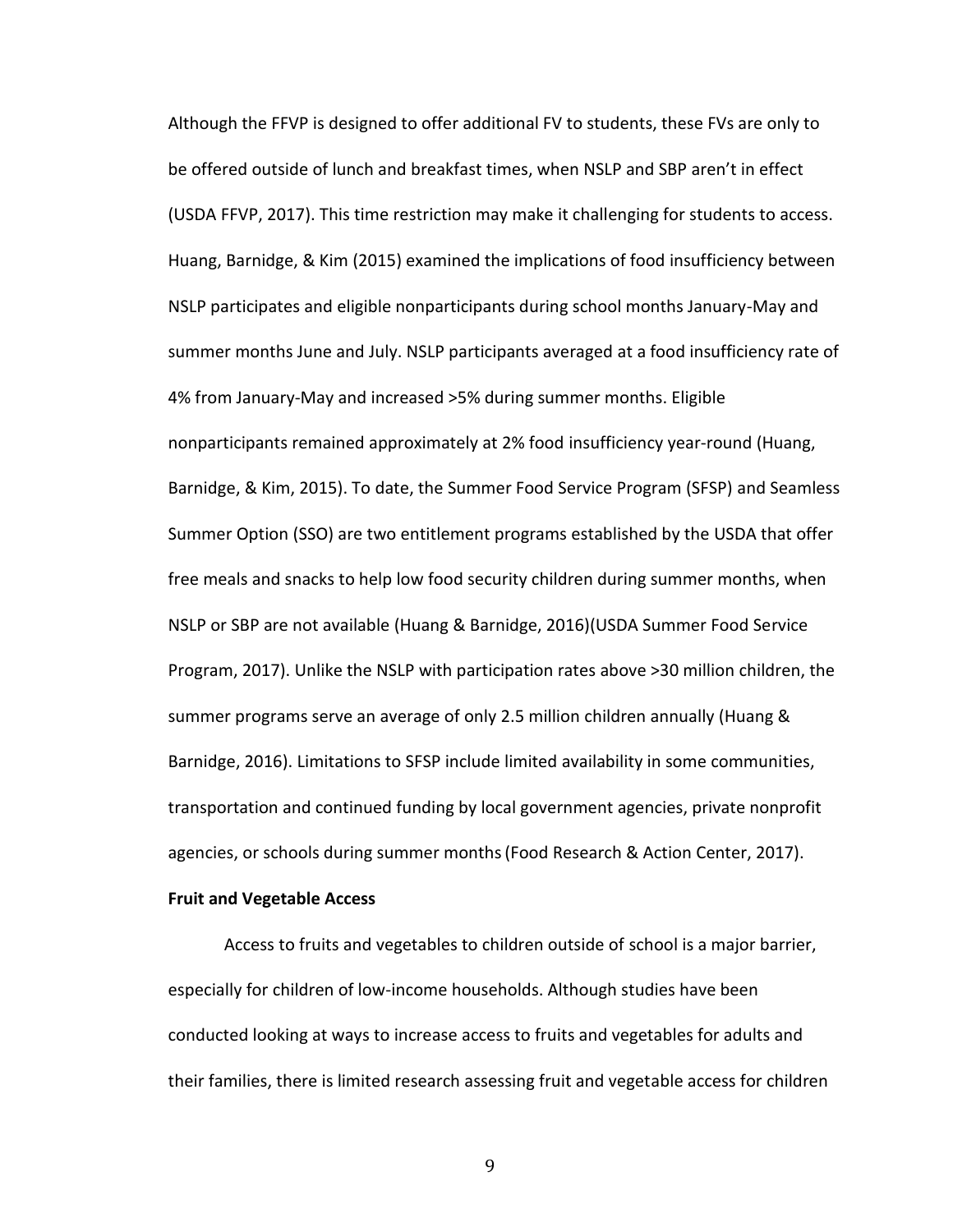(Seguin et al., 2017)(Olsho et al., 2015)(Okeke et al., 2017)(George et al., 2016). Although children may have some influence on their parent's food choices, the parents are the ultimate decision makers, making it difficult to conduct a study solely on children (Mushi-Brunt et al., 2007).

Okeke at el. 2017, conducted a study assessing New Jersey Supplemental Nutrition Program for Women, Infants, and Children (WIC) participants and the policy change on cash-value voucher (CVV) redemptions for fruit and vegetables. The change made to CVV redemptions was that all WIC participating health food stores maintain a minimum of two fruits and vegetables in store (Okeke et al., 2017). A health food store is defined as a supermarket or large grocery store by this program. Of the total 16,415 households, 90.9% lived within proximity to one health food store and 9.1% did not have access to a health food store. The results were significant when the complete CVV redemption threshold was set a 90% threshold (*p*=0.03) and 80% threshold (*p*=0.06) for households with health food access (Okeke et al., 2017). There were no significant findings among households without health food access. In conclusion, there was increased access to fruits and vegetables to households who lived with health food store availability, but barriers still exist to households without health food store availability.

Beets et al., 2014, conducted a three-year study (2011-2013) on 3,308 children aged 4-12 years old attending a 10-11 week summer day camp (SDC). The purpose of this study was to observe the effects of a healthy lunchbox challenge (HLC) over two years (2012-2013). The challenge encouraged children to increase consumption of fruit, vegetable, and water (FVW). Children could receive up to 3 points per day by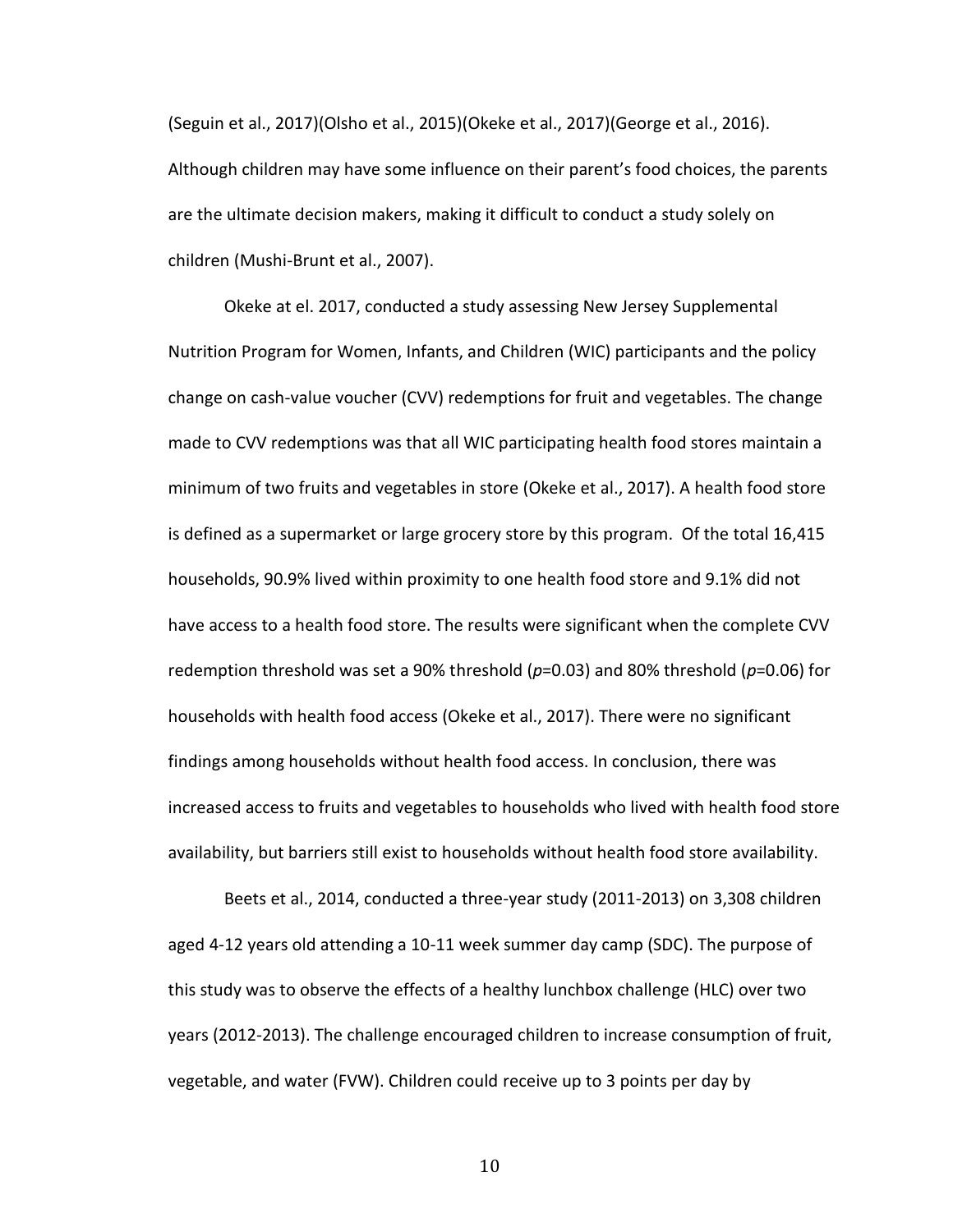bringing/consuming FVW for the HLC. After HLC was initiated in 2012, both fruit and vegetable presence and consumption increased significantly (P<0.01). At baseline in 2011, 2.2% of children brought fresh vegetables to SDC while 28.2% brought fresh fruit to SDC. In 2012 after implementation of HLC, vegetable consumption increased to 16.5% and fresh fruit increased to 43.8% (Beets et al., 2014). Both of these results were statistically significant (P<0.01) and may suggest that implementing educational programs, such as HLC, may increase consumption of fresh fruit and vegetables in children during summer months.

## **Farmers Market and Community Gardens**

Additional resources to increase access of fresh FVs outside traditional academic months are through access and use of local farmers markets and community gardens. George et al. (2016) developed a study utilizing a local farmers market and community garden at Penn State Medical Center. Prior to starting the study, participates indicated that affordability and transportation were the biggest barriers to produce consumption. Participants were low-income with overweight/obese children (George et al., 2016). Over the course four weeks, each family was provided with \$50/week to purchase produce from the farmers market. A mentor would educate the families on choosing healthy foods, preparation of foods, and meal guides using USDA *MyPlate.* Children of the families handpicked produce grown in the community garden and were encouraged to help prep meals at home. Results indicated that families reported having increased access to produce, knowledge of food purchasing, child involvement of meal prep, and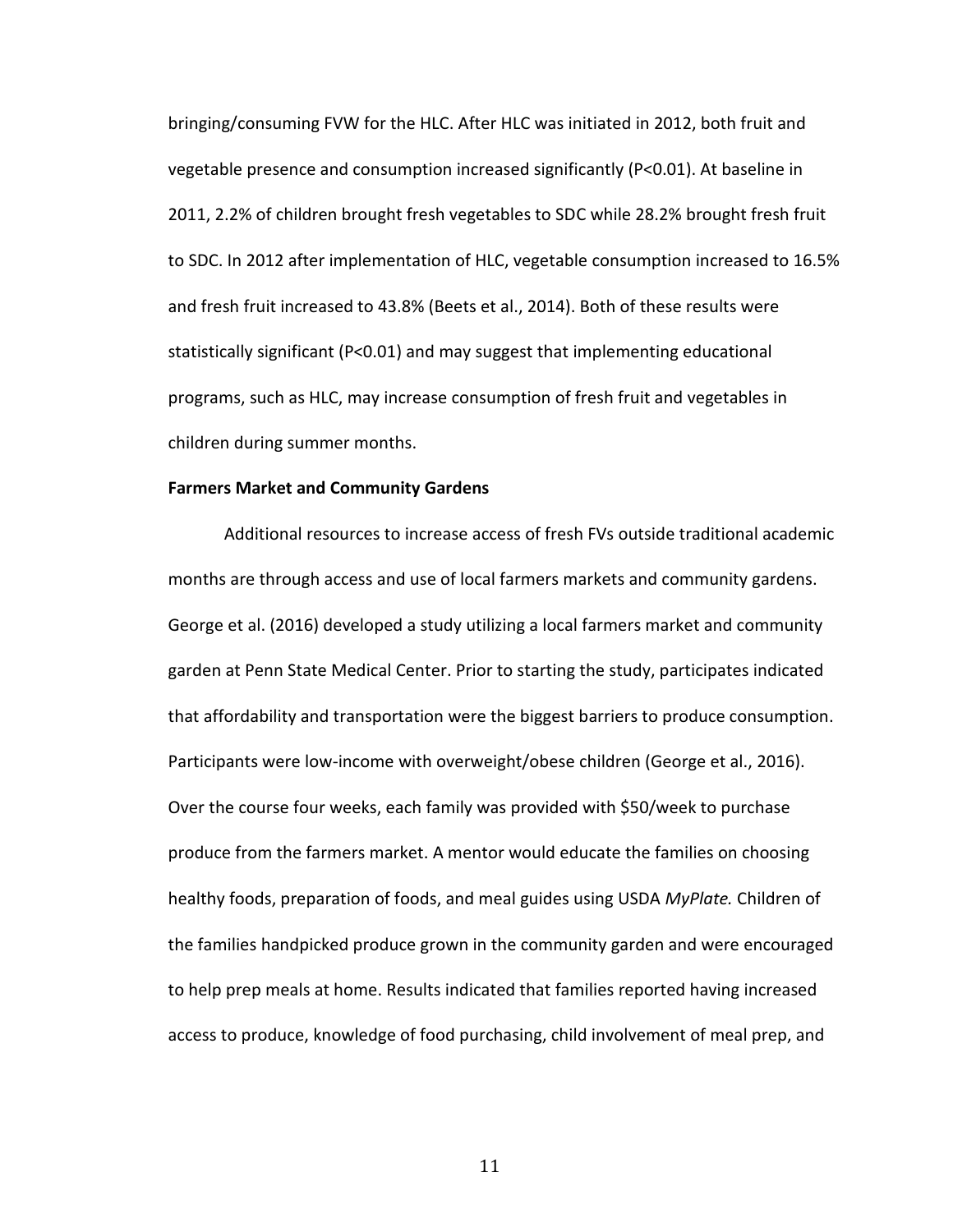that children were more likely to eat produce handpicked from the garden (George et al., 2016).

The Farm Fresh Foods for Healthy Kids (F3HK) is a five-year study that is currently being conducted to assess the impact of cost-offset community supported agriculture (CO-CSA) participation, coupled with nutrition education for low-income families (Seguin et al., 2017). CSA participants pay a farmer upfront for a "share" of their crop allowing consistent access to fresh produce throughout the growing season. These shares tend to lower the cost and increase the quality of fresh produce when compared to produce found at the grocery store (Seguin et al., 2017). The hypothesis of this study is that with CO-CSA participation and nutrition education, low-income families with have increased access to healthy foods leading to behavior change in children decreasing prevalence of obesity (Seguin et al., 2017).

The Health Buck Initiative is a program that is funded by the New York City Department of Health and Mental Hygiene and the Human Resources Administration. One of the main goals of this program is to increase access and consumption of FVs by utilizing farmers markets by targeting low-income families who participate in SNAP. SNAP participants receive a \$2 Health Buck coupon for every \$5 spent with electronic benefit transfer (EBT) card. Olsho et al. (2015) conducted a study in 2014 assessing the impact of Health Bucks in participating and non-participating farmer markets. Of the 2,287 participants, 1,416 (95%) shoppers at participating Health Buck markets reported purchasing a FV compared to 91% at non-participating markets (P<0.001) (Olsho et al., 2015). Similar results were found in SNAP participants (*n*=524) with 97.3% reported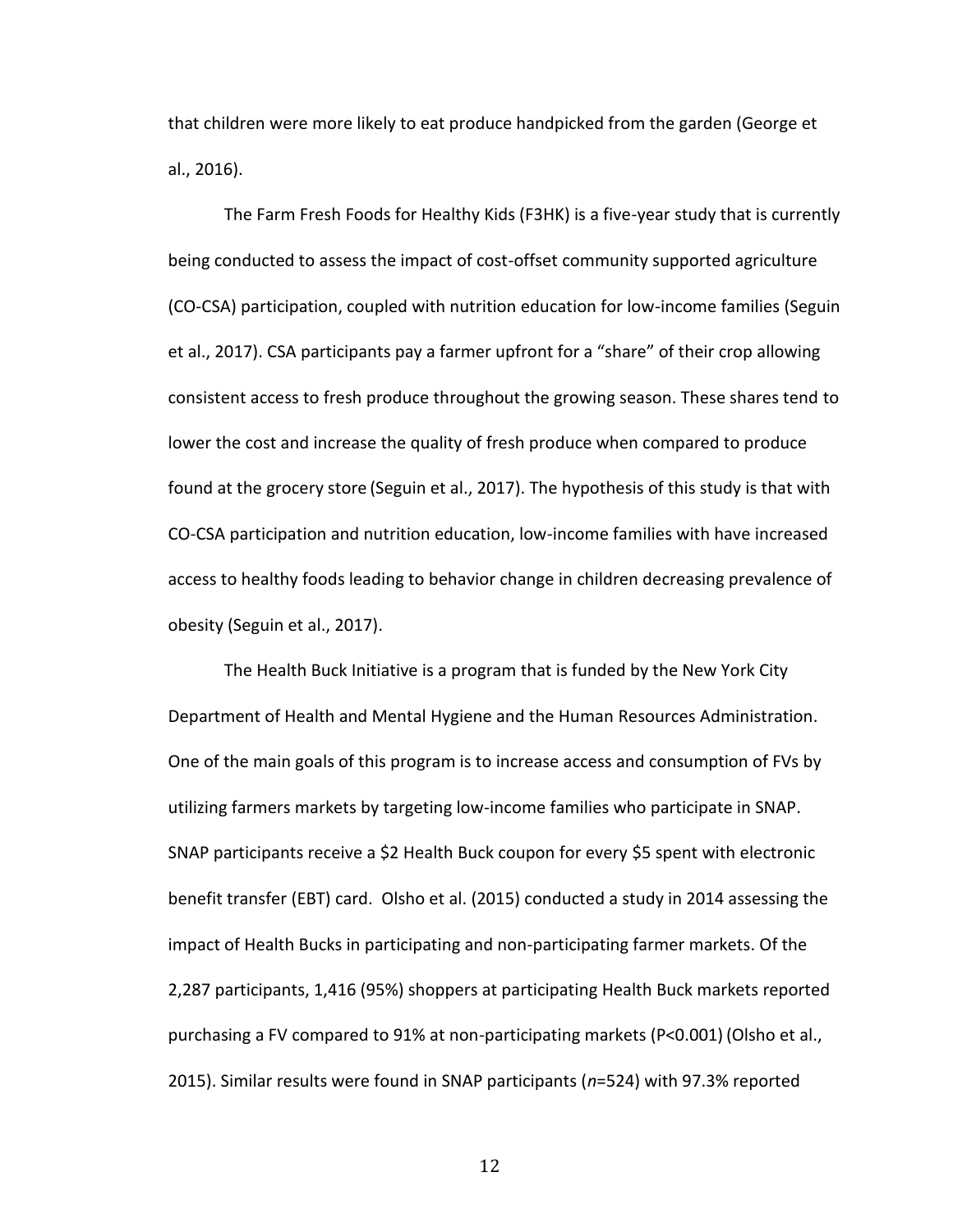purchasing a FV at participating markets while 91% reported a FV purchase at nonparticipating Health Buck markets (P<0.01) (Olsho et al., 2015). There was also a significant difference (P=0.02) found in purchasing FV that day among respondents who had previously used of Health Bucks (98%) and those who had never used Health Bucks (94%). However, there was no significant difference found in SNAP participants(Olsho et al., 2015). Also, this study was not able to determine if Health Bucks increased access or consumption of FV in low-income neighborhoods.

#### **Barriers to Fruit and Vegetable Access**

Federally funded programs, farmers markets, and community gardens all promote access and consumption of FVs, nonetheless, significant barriers still remain. In a systematic review and meta-analysis by Evans et al. (2012), availability, taste preference, neophobia, knowledge, home support, and interest in healthy eating are barriers associated with a high fruit and vegetable intake (Evans et al., 2012). Transportation and affordability have also been identified as common barriers to adequate FV intake (George et al., 2016). Mushi-Brunt et al. (2007) suggested that although children may influence parent's decisions in food purchasing, ultimately parents make the decision, possibly making it difficult for adequate FV consumption in children (Mush-Brunt et al., 2007). As described, there are many barriers that exist that may affect not only on access, but purchasing of FV for children. Limited research has been done that specifically looks at access and barriers associated to FV intake in children during the summer months.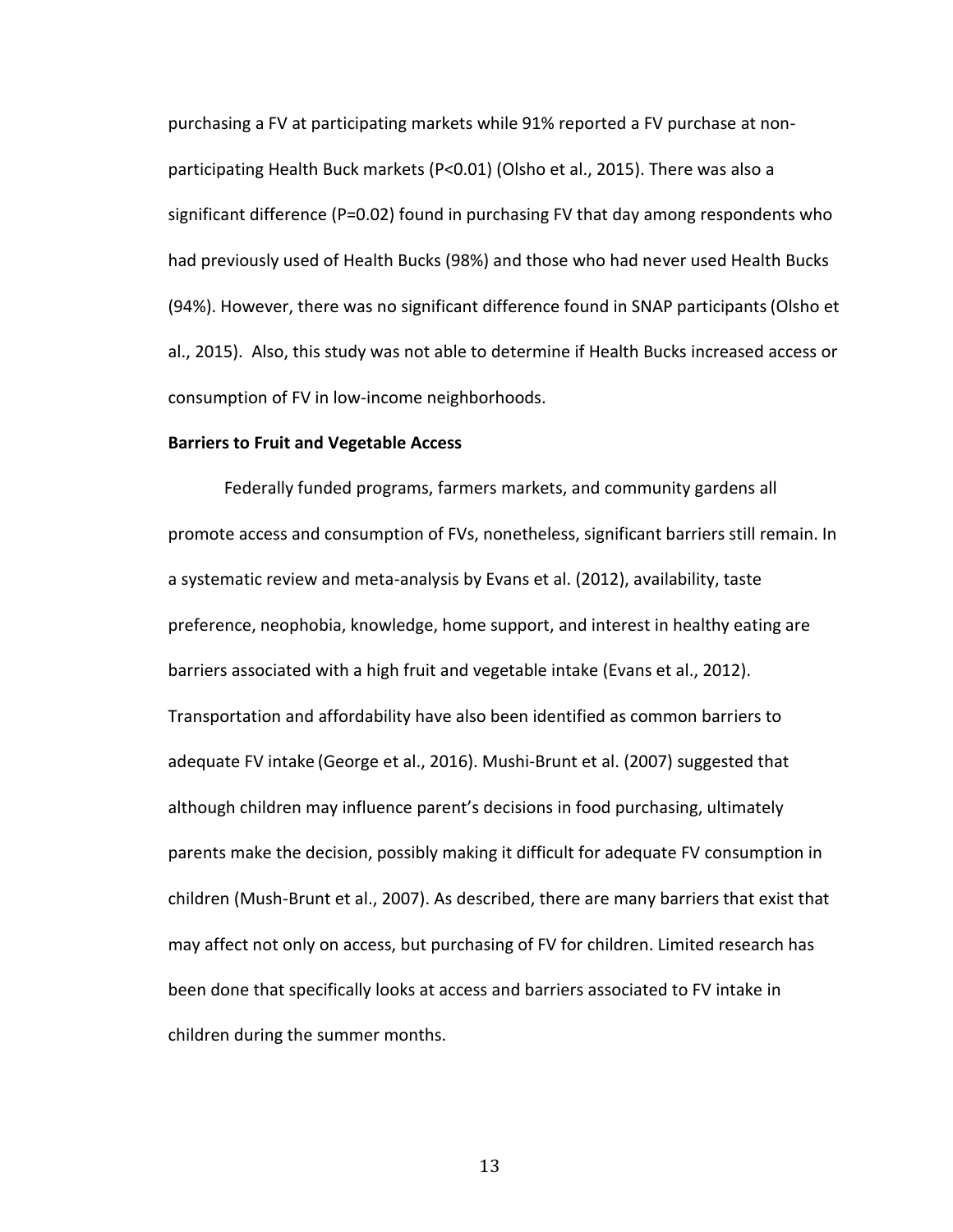# **Purpose of this Study**

The purpose of this pilot intervention study was to provide farmers market (FM) education coupled with FM voucher to assess FM awareness, attendance, and voucher use. It was hypothesized that participation in the farmers market education intervention would increase FM awareness and attendance in K-3<sup>rd</sup> grade students.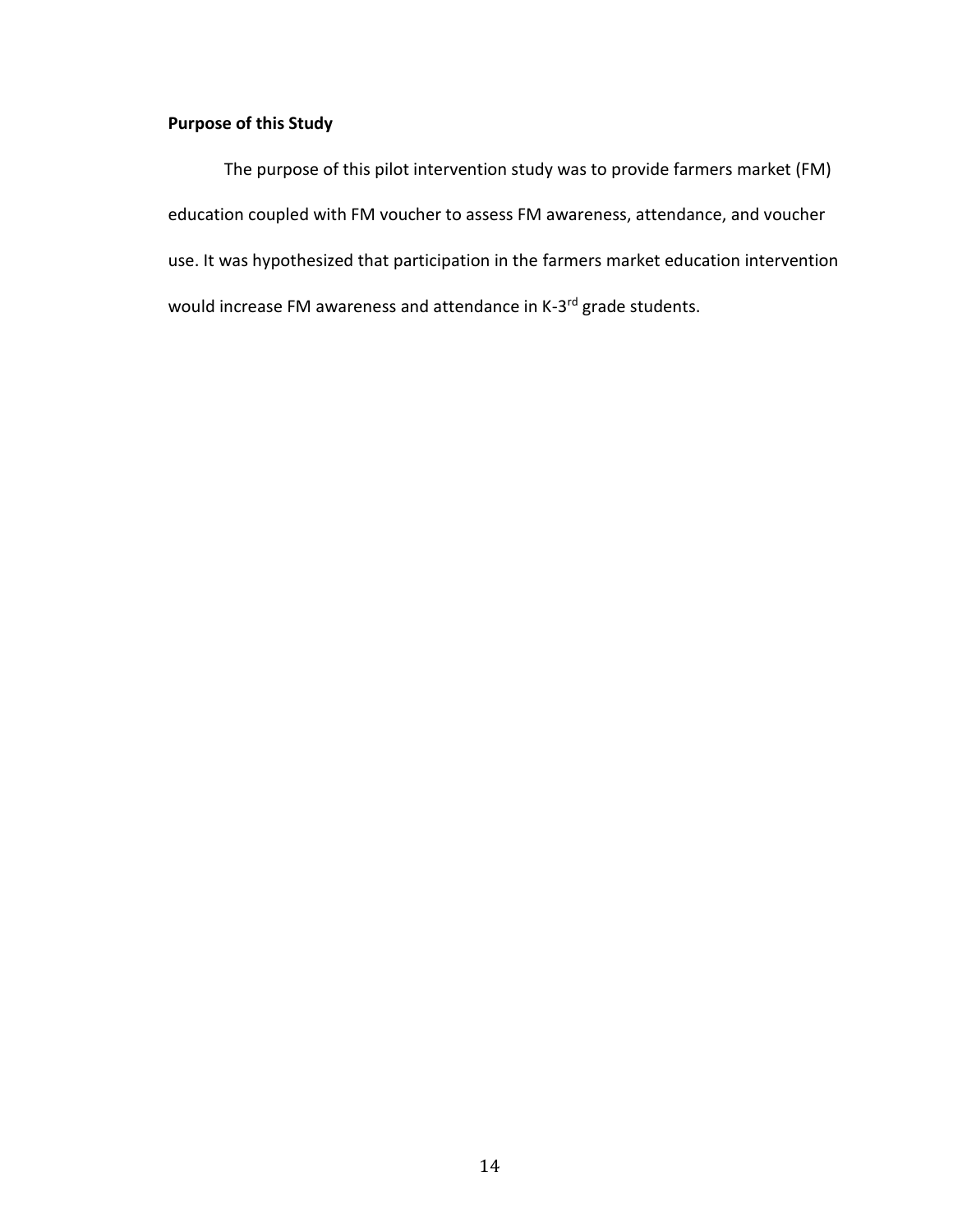# REFERENCES

- 1. Wang, Y., & Beydoun, M. A. (2007). The Obesity Epidemic in the United States Gender, Age, Socioeconomic, Racial/Ethnic, and Geographic Characteristics: A Systematic Review and Meta-Regression Analysis. *Epidemiologic Reviews, 29*(1), 6-28. doi:10.1093/epirev/mxm007
- 2. World Health Organization. (2017). *Obesity and Overweight*. Retrieved from <http://www.who.int/mediacentre/factsheets/fs311/en/>
- 3. Hales, C. M., Carroll, M. D., Fryar, C. D., & Ogden, C. L. (2017). National Center for Health Statistics. *Prevalence of Obesity Among Adults and Youth: United Sates, 2015-2016.* Retrieved from <https://www.cdc.gov/nchs/products/databriefs/db288.htm>
- 4. Moore, L. V., Thompson, F. E., & Demissie, Z. (2017). Percentage of Youth Meeting Federal Fruit and Vegetable Intake Recommendations, Youth Risk Behavior Surveillance System, United States and 33 States, 2013. *Journal of the Academy of Nutrition and Dietetics, 117*(4), 545-553. doi:10.1016/j.jand.2016.10.012
- 5. Seguin, R. A., Morgan, E. H., Hanson, K. L., Ammerman, A. S., Pitts, S. B., Kolodinsky, J.,Mcguirt, J. T. (2017). Farm Fresh Foods for Healthy Kids (F3HK): An innovative community supported agriculture intervention to prevent childhood obesity in low-income families and strengthen local agricultural economies. *BMC Public Health, 17*(1), 1-20. doi:10.1186/s12889-017-4202-2
- 6. Center for Disease Control and Prevention. *Heart Disease Facts.* (2017). Retrieved fro[mhttps://www.cdc.gov/heartdisease/facts.htm](https://www.cdc.gov/heartdisease/facts.htm)
- 7. Center for Disease Control and Prevention. *U.S. Diabetes Surveillance System*. (2017). Retrieved from<https://gis.cdc.gov/grasp/diabetes/DiabetesAtlas.html>
- 8. Center for Disease Control and Prevention. *Overweight & Obesity*. (2017). Retrieved from<https://www.cdc.gov/obesity/data/adult.html>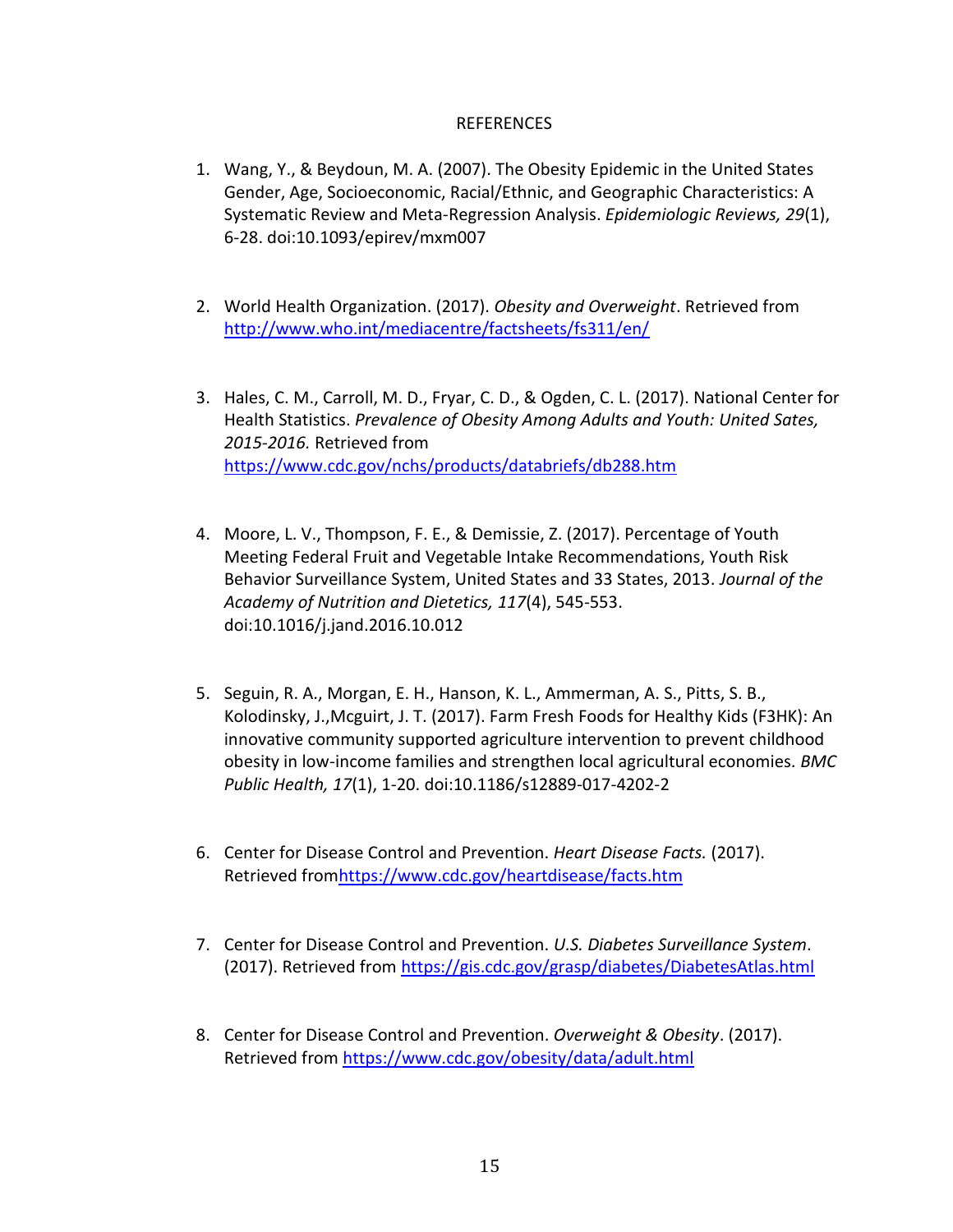- 9. Ward, W. L., Swindle, T. M., Kyzer, A. L., & Whiteside-Mansell, L. (2014). Low Fruit/Vegetable Consumption in the Home: Cumulative Risk Factors in Early Childhood. *Early Childhood Education Journal,43*(5), 417-425. doi:10.1007/s10643-014-0661-6
- 10. Andersen, L., Myers, L., Omalley, K., Mundorf, A. R., Harris, D. M., & Johnson, C. C. (2015). Adolescent Student Use of School-Based Salad Bars. *Journal of School Health, 85*(10), 722-727. doi:10.1111/josh.12302
- 11. Mushi-Brunt, C., Haire-Joshu, D., Elliott, M., & Brownson, R. (2007). Fruit and Vegetable Intake and Obesity in Preadolescent Children. *American Journal of Health Education, 38*(5), 258-265. doi:10.1080/19325037.2007.10598980
- 12. Olsho, L. E., Payne, G. H., Walker, D. K., Baronberg, S., Jernigan, J., & Abrami, A. (2015). Impacts of a farmers' market incentive programme on fruit and vegetable access, purchase and consumption. *Public Health Nutrition, 18*(15), 2712-2721. doi:10.1017/s1368980015001056
- 13. Okeke, J. O., Ekanayake, R. M., & Santorelli, M. L. (2017). Effects of a 2014 Statewide Policy Change on Cash-Value Voucher Redemptions for Fruits/Vegetables Among Participants in the Supplemental Nutrition Program for Women, Infants, and Children (WIC). *Maternal and Child Health Journal, 21*(10), 1874-1879. doi:10.1007/s10995-017-2339-3
- 14. Huang, J., Kim, Y., & Barnidge, E. (2016). Seasonal Difference in National School Lunch Program Participation and Its Impacts on Household Food Security*. Health & Social Work, 41*(4), 235-243. doi:10.1093/hsw/hlw043
- 15. Vaudrin, N., Lloyd, K., Yedidia, M. J., Todd, M., & Ohri-Vachaspati, P. (2018). Impact of the 2010 US Healthy, Hunger-Free Kids Act on School Breakfast and Lunch Participation Rates Between 2008 and 2015. *American Journal of Public Health, 108*(1), 84-86. doi:10.2105/ajph.2017.304102
- 16. United States Department of Agriculture. *Fresh Fruit and Vegetable Program*. (2017). Retrieved from [https://www.fns.usda.gov/ffvp/fresh-fruit-and](https://www.fns.usda.gov/ffvp/fresh-fruit-and-vegetable-program)[vegetable-program](https://www.fns.usda.gov/ffvp/fresh-fruit-and-vegetable-program)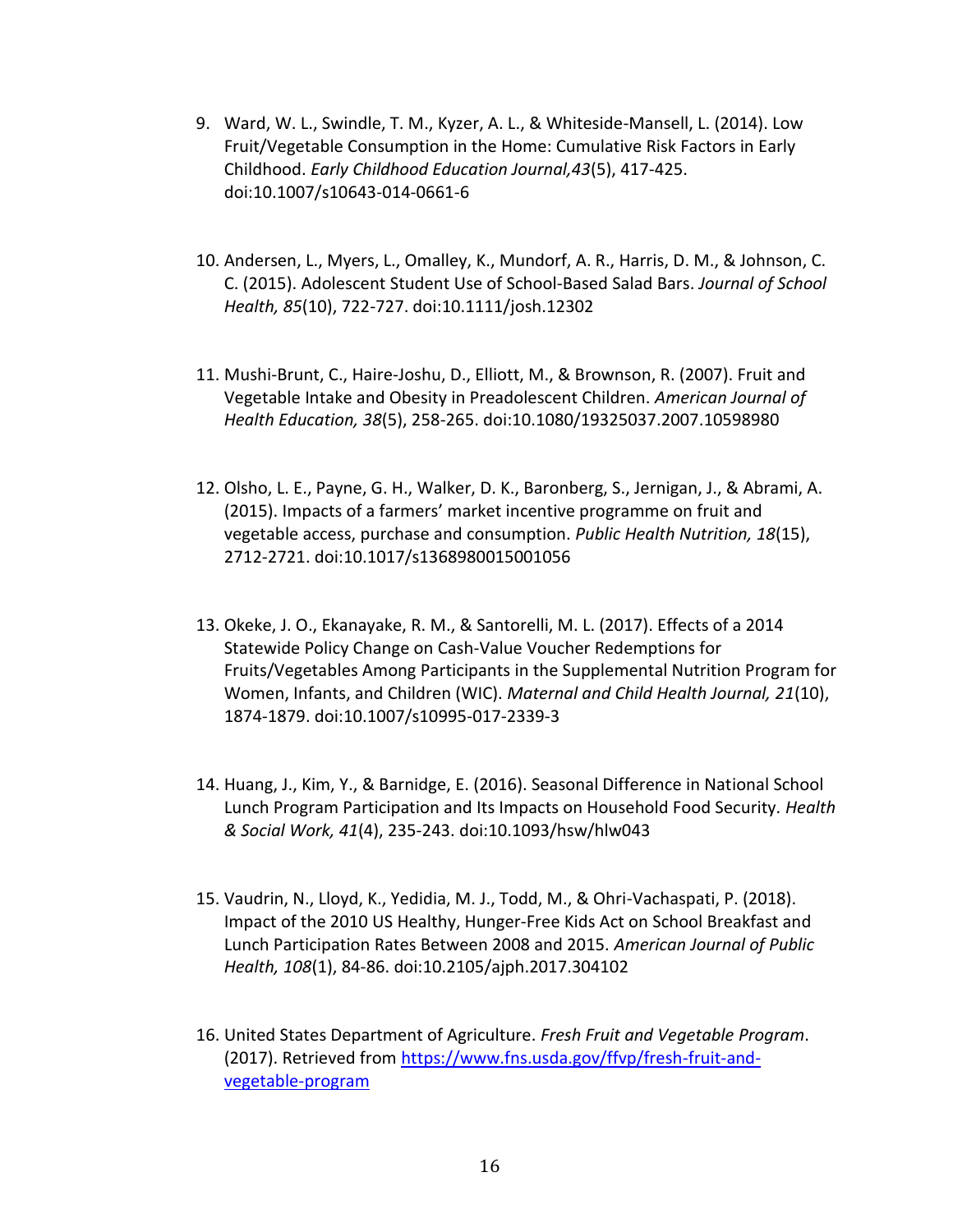- 17. Lin, Y., & Fly, A. D. (2016). USDA Fresh Fruit and Vegetable Program Is More Effective in Town and Rural Schools Than Those in More Populated Communities. *Journal of School Health, 86*(11), 769-777. doi:10.1111/josh.12432
- 18. United States Department of Agriculture. ChooseMyPlate. *MyPlate.* (2017). Retrieved from<https://www.choosemyplate.gov/MyPlate>
- *19.* Office of Disease Prevention and Health Promotion. (2015) *Chapter 2 Shifts Needed To Align With Healthy Eating Patterns*. Retrieved from [https://health.gov/dietaryguidelines/2015/guidelines/chapter-2/a-closer-look](https://health.gov/dietaryguidelines/2015/guidelines/chapter-2/a-closer-look-at-current-intakes-and-recommended-shifts/)[at-current-intakes-and-recommended-shifts/](https://health.gov/dietaryguidelines/2015/guidelines/chapter-2/a-closer-look-at-current-intakes-and-recommended-shifts/)
- 20. United States Department of Agriculture. Nutrition Standards in the National School Lunch and School Breakfast Programs, 77 Fed. Reg. & 17 (Final rule Jan. 26, 2012)(to be codified at 7 C.F.R. Parts 210 and 220)
- 21. Huang, J., & Barnidge, E. (2016). Low-income Childrens participation in the National School Lunch Program and household food insufficiency. *Social Science & Medicine, 150*, 8-14. doi:10.1016/j.socscimed.2015.12.020
- 22. United States Department of Agriculture. *National School Lunch Program (NSLP)*. (2017). Retrieved from [https://www.fns.usda.gov/nslp/national-school-lunch](https://www.fns.usda.gov/nslp/national-school-lunch-program-nslp)[program-nslp](https://www.fns.usda.gov/nslp/national-school-lunch-program-nslp)
- 23. Food and Nutrition Service, USDA. *Child Nutrition Programs: Income Eligibility Guidelines*. (2017). Retrieved from [https://www.federalregister.gov/documents/2017/04/10/2017-07043/child](https://www.federalregister.gov/documents/2017/04/10/2017-07043/child-nutrition-programs-income-eligibility-guidelines)[nutrition-programs-income-eligibility-guidelines](https://www.federalregister.gov/documents/2017/04/10/2017-07043/child-nutrition-programs-income-eligibility-guidelines)
- 24. Huang, J., Barnidge, E., & Kim, Y. (2015). Children Receiving Free or Reduced-Price School Lunch Have Higher Food Insufficiency Rates in Summer. *Journal of Nutrition, 145*(9), 2161-2168. doi:10.3945/jn.115.214486
- 25. United States Department of Agriculture. *Fresh Fruit and Vegetable Program.* (2017). Retrieved from<https://www.fns.usda.gov/ffvp/program-history>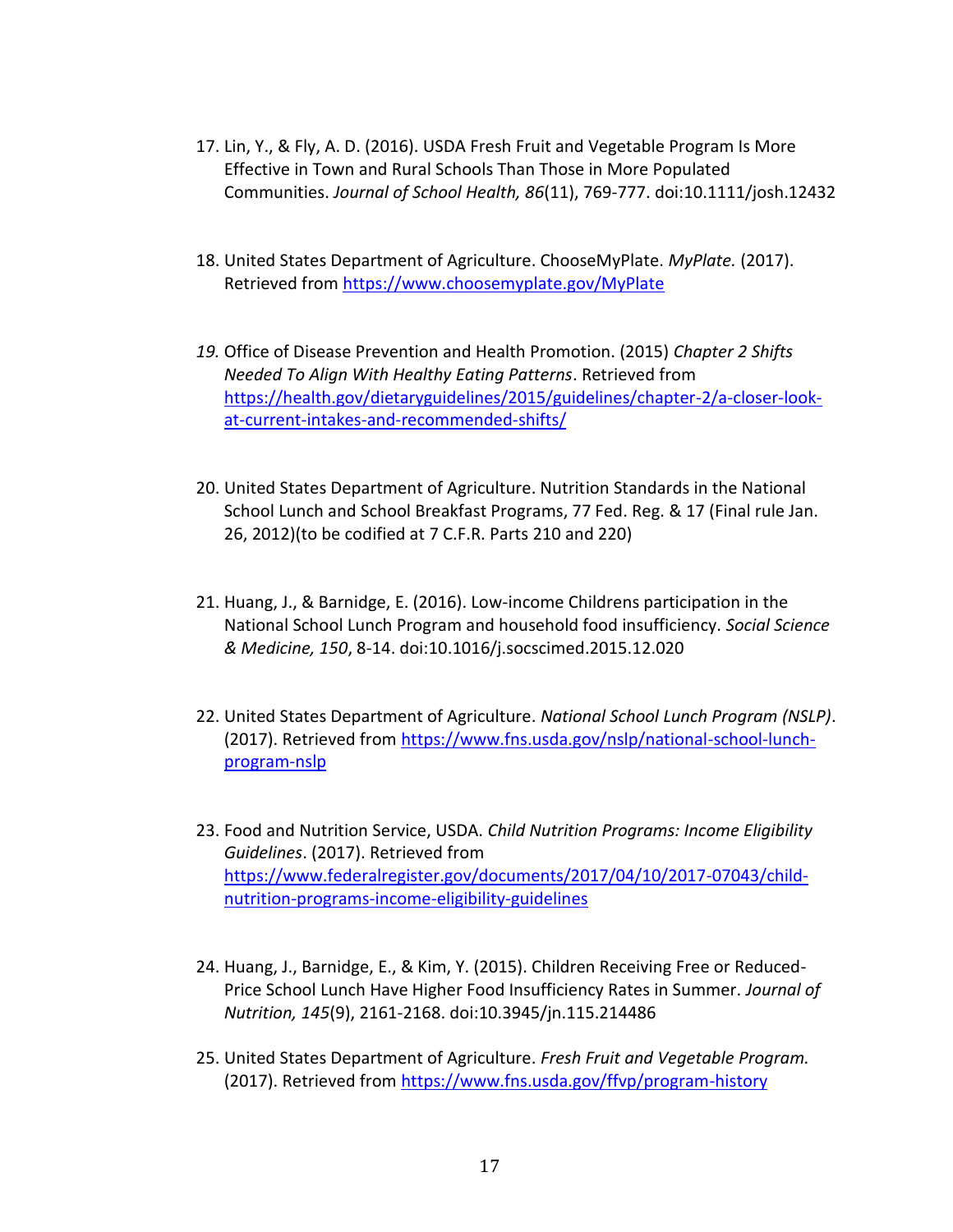- 26. Qian, Y., Nayga, R. M., Jr., Thomsen, M. R., & Rouse, H. L. (2015). The Effect of the Fresh Fruit and Vegetable Program on Childhood Obesity. *Applied Economic Perspectives and Policy, 38*(2), 260-275. doi:10.1093/aepp/ppv017
- 27. Evans, C. E., Christian, M. S., Cleghorn, C. L., Greenwood, D. C., & Cade, J. E. (2012). Systematic review and meta-analysis of school-based interventions to improve daily fruit and vegetable intake in children aged 5 to 12 y. *American Journal of Clinical Nutrition, 96*(4), 889-901. doi:10.3945/ajcn.111.030270
- 28. United States Department of Agriculture. *Summer Food Service Program (SFSP)*. (2017). Retrieved from<https://www.fns.usda.gov/sfsp/sfsp-fact-sheets>
- 29. Food Research & Action Center. (2017). Hunger Doesn't Take a Summer Vacation: Summer Nutrition Status Report (Rep.). Retrieved March 7, 2018, from Food Research and Action Center website: [http://frac.org/wp](http://frac.org/wp-content/uploads/2017-summer-nutrition-report-1.pdf)[content/uploads/2017-summer-nutrition-report-1.pdf](http://frac.org/wp-content/uploads/2017-summer-nutrition-report-1.pdf)
- 30. George, D. R., Manglani, M., Minnehan, K., Chacon, A., Gundersen, A., Dellasega, C., & Kraschnewski, J. L. (2016). Examining Feasibility of Mentoring Families at a Farmers Market and Community Garden. *American Journal of Health Education, 47*(2), 94-98. doi:10.1080/19325037.2015.1133340
- 31. Beets, M. W., Tilley, F., Weaver, R. G., Turner-Mcgrievy, G. M., & Moore, J. B. (2014). Increasing fruit, vegetable and water consumption in summer day camps- -3-year findings of the healthy lunchbox challenge. *Health Education Research, 29*(5), 812-821. doi:10.1093/her/cyu026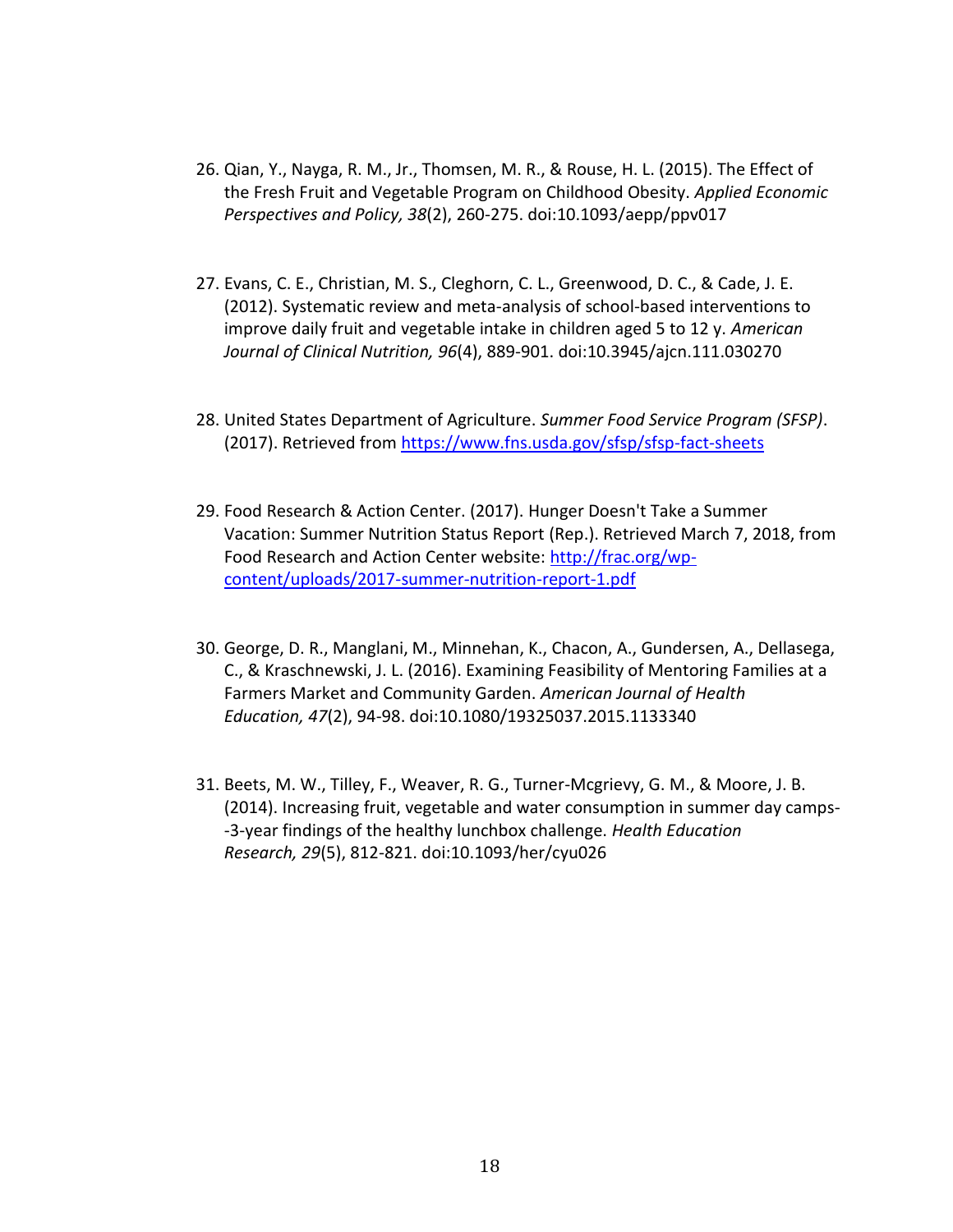CHAPTER II

JOURNAL ARTICLE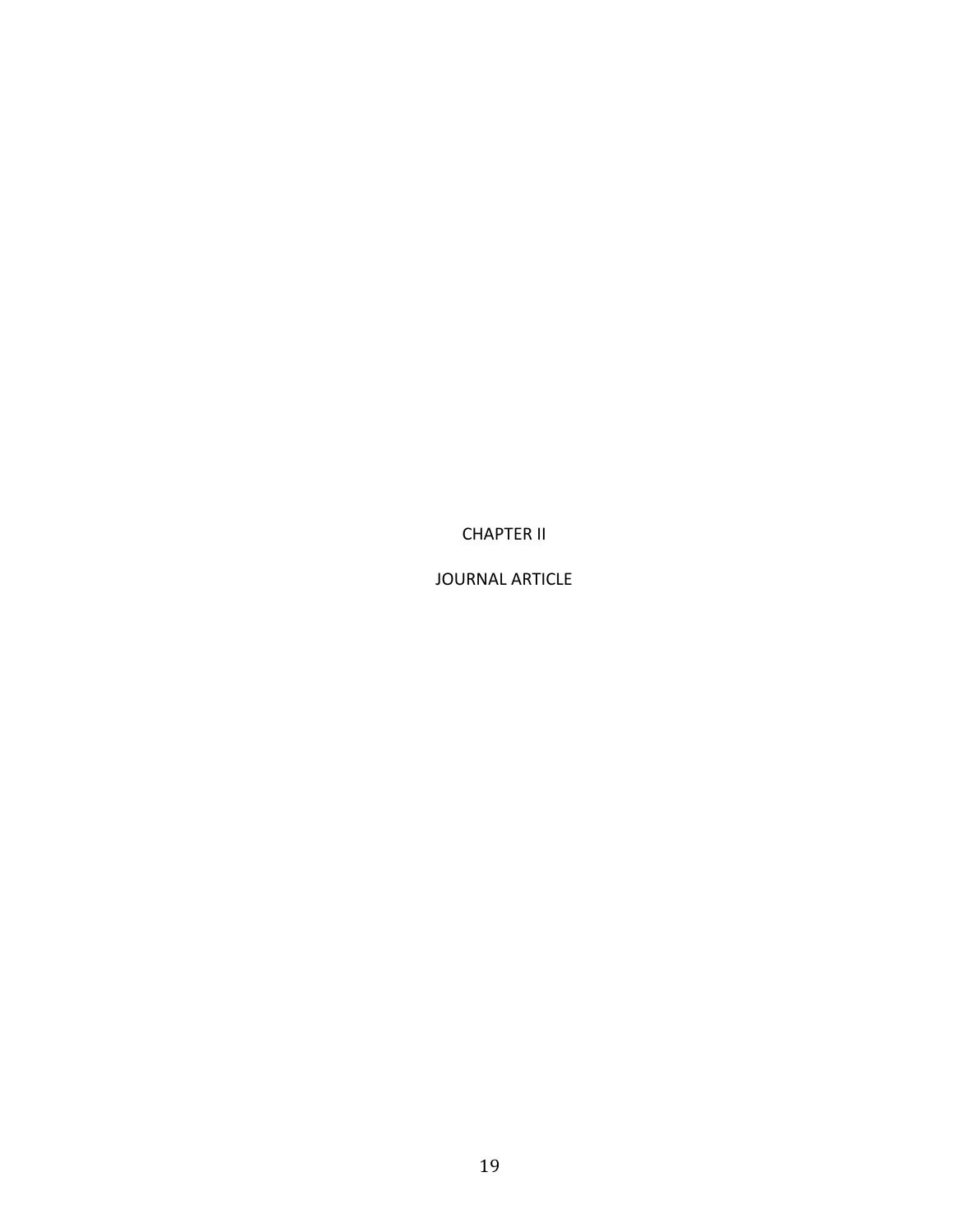# FARMERS MARKET EDUCATION WITH SUPPLEMENTAL VOUCHER IMPROVES FARMERS MARKET AWARENESS IN ELEMENTARY CHILDREN

# **Introduction**

Over the past three decades, the rate of obesity in adults and children has been a major concern. As defined by the World Health Organization (WHO), obesity is a disease and/or condition of excess body fat to the extent that impairs ones health (WHO, 2017)(Wang & Beydoun, 2007). According to the 2015-2016 National Health and Nutrition Examination Survey (NHANES), the prevalence of obesity is 39.8% in adults and 18.5% in youth (Hales et al., 2017). Research indicates that there is an increased risk of developing chronic diseases, such as type II diabetes mellitus, cardiovascular diseases, and some cancers in overweight/obese individuals(Moore, Thompson, & Demissie, 2016)(Seguin et al., 2017). To help reduce the risk of obesity and other chronic diseases, the United States Department of Agriculture (USDA) recommends that children consume a healthy and balanced diet consisting of whole grains, lean proteins, moderate fat intake, fruits and vegetables (FV), and participate in 60 minutes of activity/day may (Ward et al., 2015).

Incorporating adequate intake of FV promotes a healthy and balanced diet. FV contain an abundance of under-consumed nutrients among children and adults(Andersen et al., 2014). Despite the benefits associated with increased FV intake, less than10% of children and adolescents meet recommended fruit intake, while <3%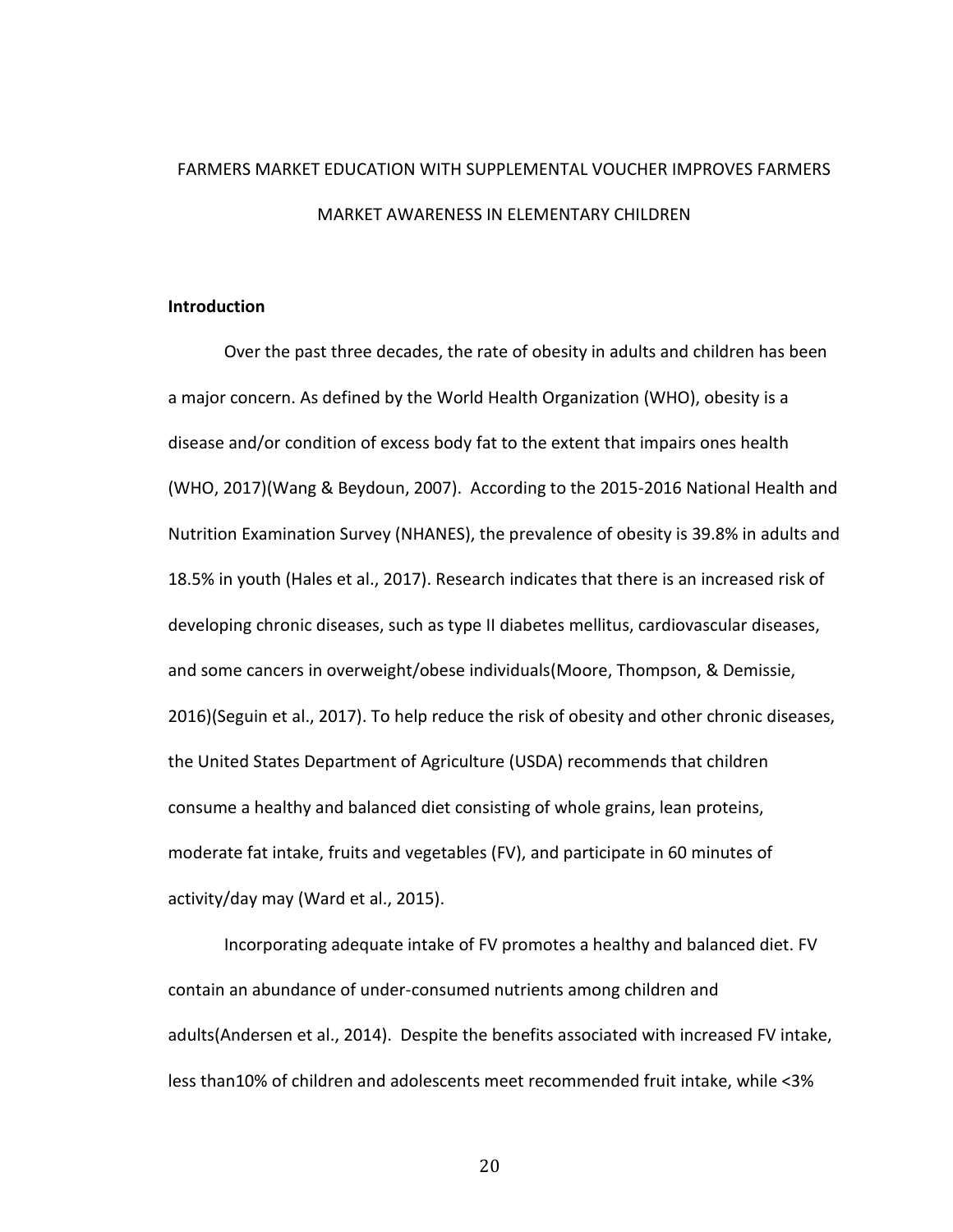meet recommended vegetable intakes (Office of Disease Prevention and Health Promotion, 2015)(Anderson et al., 2014)(Moore et al., 2016)(Mushi-Brunt et al., 2007). In addition, low-income families are at an increased risk of low FV intake due to fewer financial resources for purchasing nutrient dense foods(Ward et al., 2015)(Okeke et al., 2017)(Olsho et al., 2014). USDA government programs, such as National School Lunch Program (NSLP), School Breakfast Program (SBP), and Fresh Fruit and Vegetable Program (FFVP), aim to increase FV consumption during the school year, however, access to these programs are limited to the academic year, further increasing nutritional concern in children not receiving these benefits during summer months (USDA Fresh Fruit and Vegetable Program, 2017)(Lin & Fly, 2016).

To date, the Summer Food Service Program (SFSP) and Seamless Summer Option (SSO) are two entitlement programs established by the USDA that offer free meals and snacks to help low food security (i.e. reduced quality, variety, or desirability of diet) children during summer months, when NSLP or SBP are not available (Huang & Barnidge, 2016)(USDA Summer Food Service Program, 2017) (USDA Definitions of Food Security, 2017). Compared to the NSLP and SBP, which serve more than 30 million children, SFSP and SSO serve an average of only 2.5 million children annually (Huang & Barnidge, 2016). Limitations to SFSP include reduced availability in some communities, lack of transportation, and continued funding by local government agencies, private nonprofit agencies, and/or schools during summer months(Food Research & Action Center, 2017).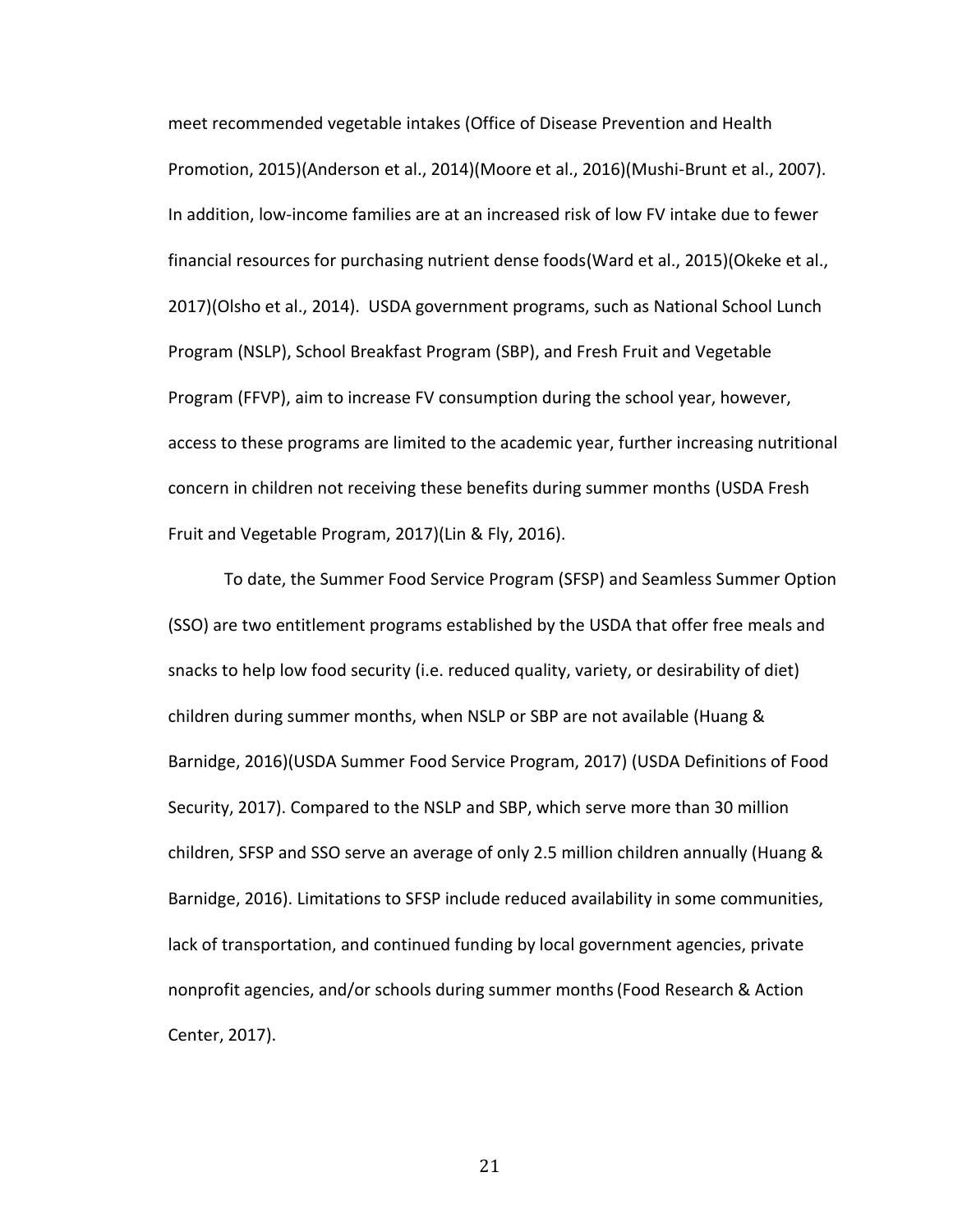Although studies have explored ways to increase access to FV for adults and their families, there is limited research assessing FV access for children (Seguin et al., 2017)(Olsho et al., 2015)(Okeke et al., 2017)(George et al., 2016). Although children may have some influence on their parent's, children aren't the decision makers when it comes to food purchases, making it difficult to conduct a study solely on children and FV access (Mushi-Brunt et al., 2007). Local farmers markets (FM) and community gardens are additional resources to increase access to fresh FVs outside traditional academic months. Nonetheless, significant barriers still remain such as utilizing farmers markets, affordability, transportation, purchasing knowledge, home support, and taste preferences (George et al., 2016)(Evans et al., 2012). Research in adults suggests that a FM education intervention coupled with provision of a voucher/coupon may increase FV access and purchases, however few studies have focused on these interventions specifically aimed at children during summer months when other program supports may not exist (Olsho et al., 2015)(Seguin et al., 2017)(George et al., 2016).

According to the 2015 -2016 Ellensburg School District annual report, 77.5% of student population were classified as White, 17.0% Hispanic/Latino, 1.5% Asian, 1.3% Black/African American, 0.8% American Indian, 0.3% Native Hawaiian/Other Pacific Islander, and 1.5% are two or more races. Of the 1,482 students enrolled in elementary schools beginning in 2015, 37.0% were enrolled in free or reduced lunch. In 2015-2016, Mt. Stuart Elementary had a total of 486 students and 57.3% of those students were receiving free or reduced lunches. Of the three elementary schools in Ellensburg, Mt.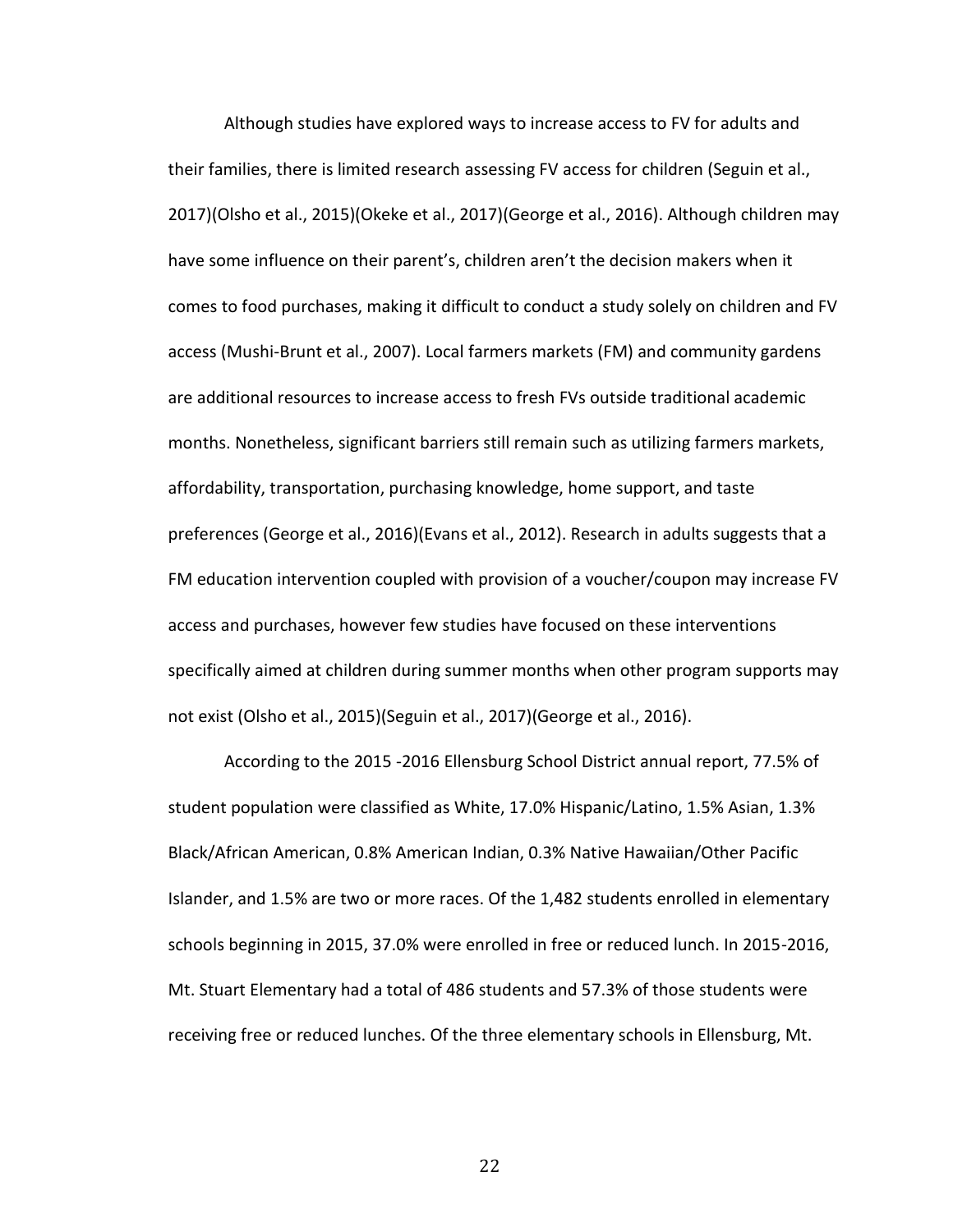Stuart Elementary had the highest percentage of students participating in free or reduced lunches (Ellensburg School District, 2016).

The purpose of this pilot intervention study was to provide FM education coupled with a FM voucher to assess FM awareness, attendance, and voucher use. It was hypothesized that participation in the FM education intervention would increase awareness and attendance of FM among K-3<sup>rd</sup> grade students.

#### **Methods**

#### **Study Design**

This three-week pilot study on FM and nutrition education intervention was a convenience sample that included K-3<sup>rd</sup> grade students who attended a summer school program in central Washington. The first two weeks included a FM and nutrition education intervention plus distribution of a FM voucher certificate worth \$8.00 to each participating student. A nutrition education intervention consisting of 15-20 minutes sessions administered Monday through Thursday during the students' lunch period. The lessons explained the purpose and location of the local farmers market, what FV may be purchased at a FM, and the process of utilizing the voucher while attending the FM. Additionally, a participating FM vendor provided vegetables samples to students while explaining the importance of farming and growing fresh FV. The nutrition education intervention outlined the differences between FV and their health benefits.

The principle investigator and teachers administered a pre/post behavioral questionnaire to read out loud to participants individually and record their answers using a hedonic yes/no format (Chen et al., 1996). The questionnaire was designed to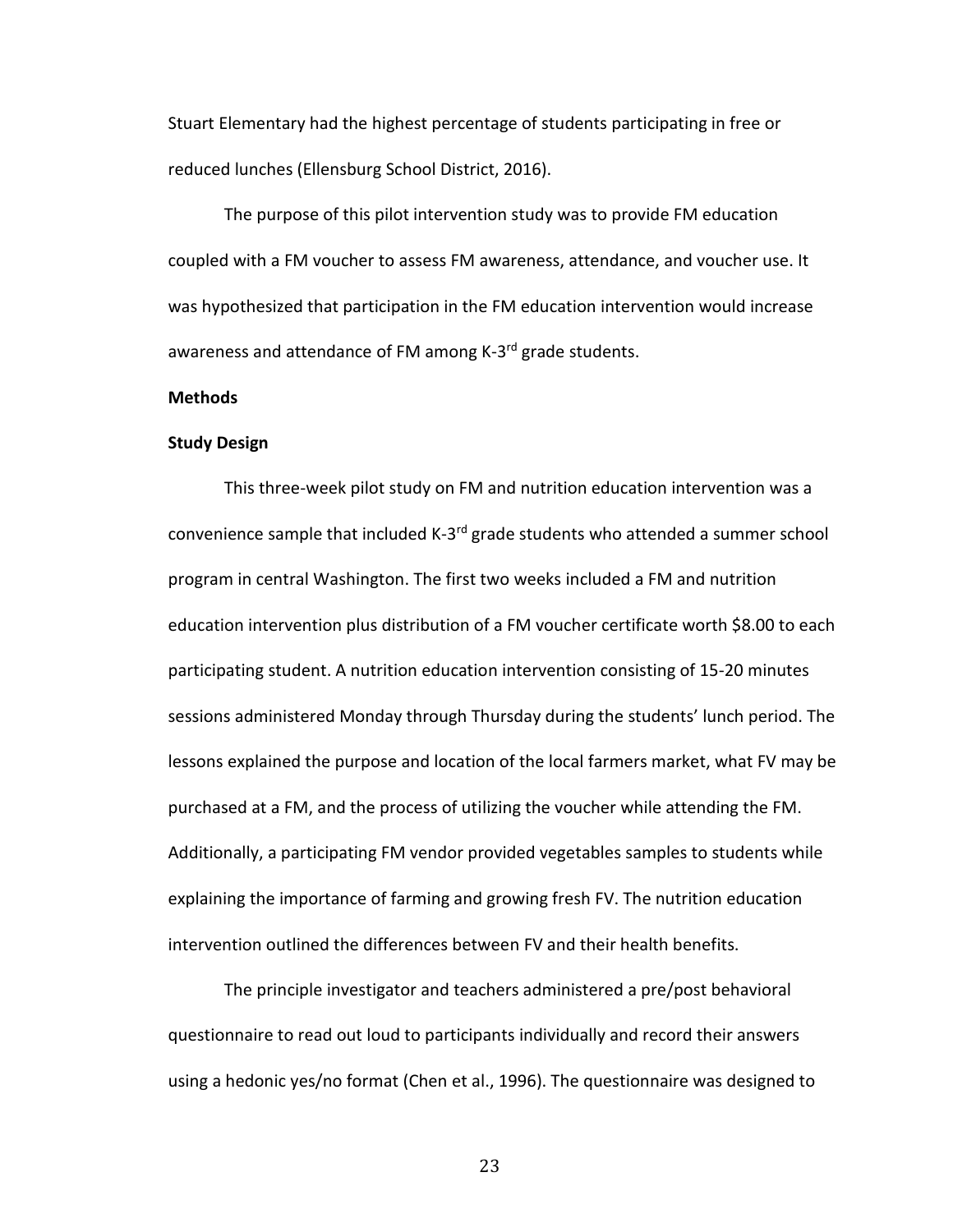assess the participant's FM awareness and FV preferences. The variables measured were participant's FM awareness and FV preferences at the FM. Pre-questionnaires were distributed to participating students during week one of the study. Each questionnaire was tracked with a three-digit code to protect the confidentiality of students and only the primary investigator had access to the key. An identical postquestionnaire following the same protocol as the pre-questionnaire was distributed to students during week 3 of the study.

Participating students received a FM voucher to be validated on site for a packet of \$1.00 vouchers (\$8.00 in total) to be used only at the FM. Each \$1.00 voucher contained a three-digit identifier number to track purchases. The voucher was valid during two Saturday markets following the interventions each week. The voucher was only valid for the purchase of fresh fruits and vegetables at participating vendors. Data was recorded at the FM regarding FV purchases at each vendor.

## **Subjects**

Students in a summer school program were recruited to participate and all racial and ethnic groups were included in this study and had an equal opportunity to participate. Prior to starting the study, subjects were recruited with permission of the school district administration. Parents of students were mailed a parent permission form explaining study protocol and were given the opportunity to opt out of participation.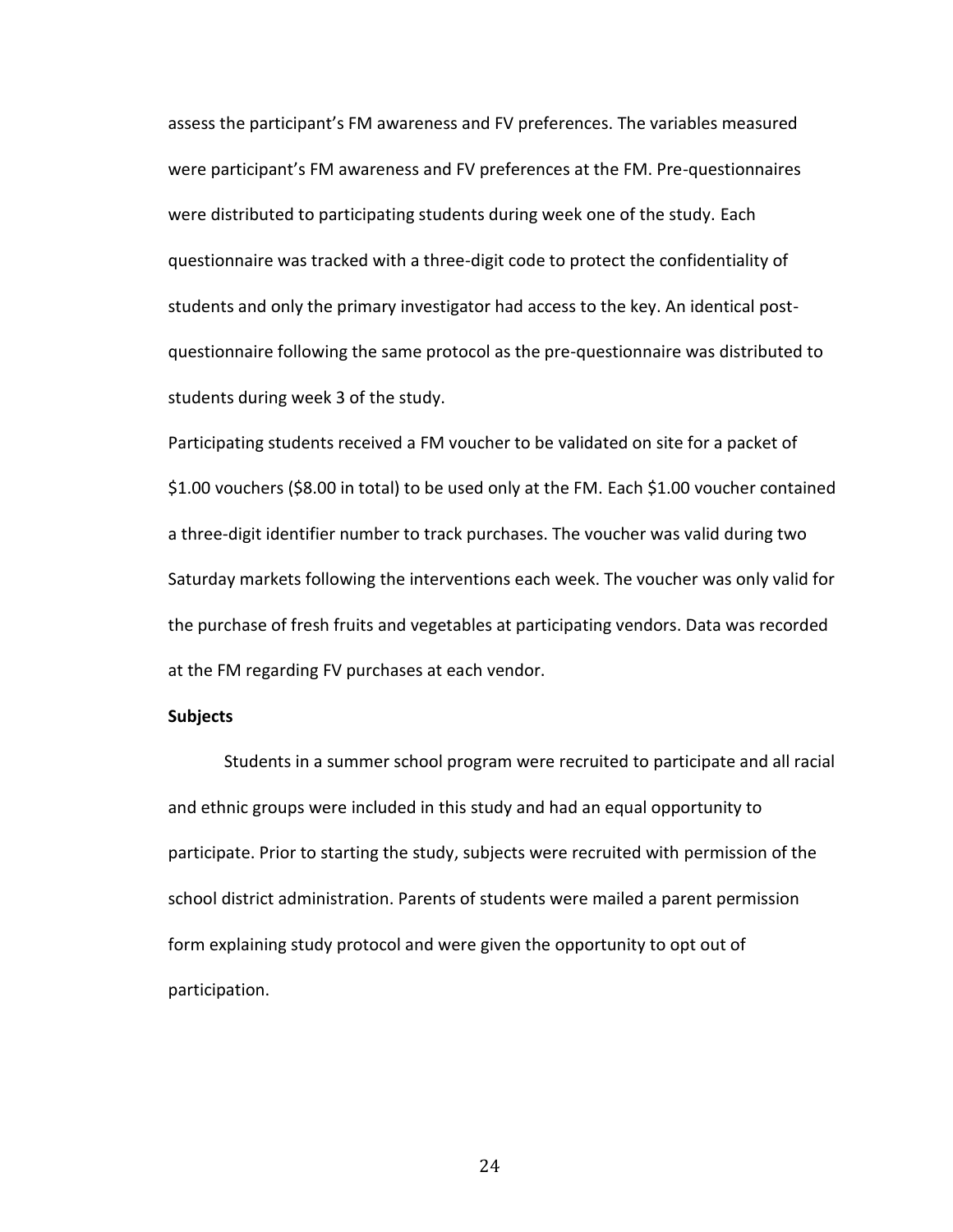# **Data Analysis**

Paired t-tests were conducted to measure differences between students' FM awareness and attendance at pre- and post-tests using Stata v.12. Due to the small sample size for voucher distribution, only summary statistics are provided in this analysis.

# **Results**

### **Sample Characteristics**

**Table 3** reports the sample characteristics. A total of 81 male and female students completed the pre-questionnaires while 65 students completed both pre and post-questionnaires, representing the final sample for this pilot study. Participants were evenly distributed across grade levels as indicated in **Table 3**.

# **Table 3: Sample Characteristics (n=65)**

| <b>Grade Level</b> | N  | %    |
|--------------------|----|------|
| Kindergarten       | 16 | 24.6 |
| $1st$ grade        | 11 | 16.9 |
| $2^{nd}$ grade     | 24 | 36.9 |
| $3^{rd}$ grade     | 14 | 21.5 |

## **Farmers Market Awareness**

**Table 4** represents FM awareness and use from pre/post questionnaires. FM awareness increased from 71% in the pre-questionnaire to 85% in the postquestionnaire (p=0.005). Seventy-five percent of kindergarten students reported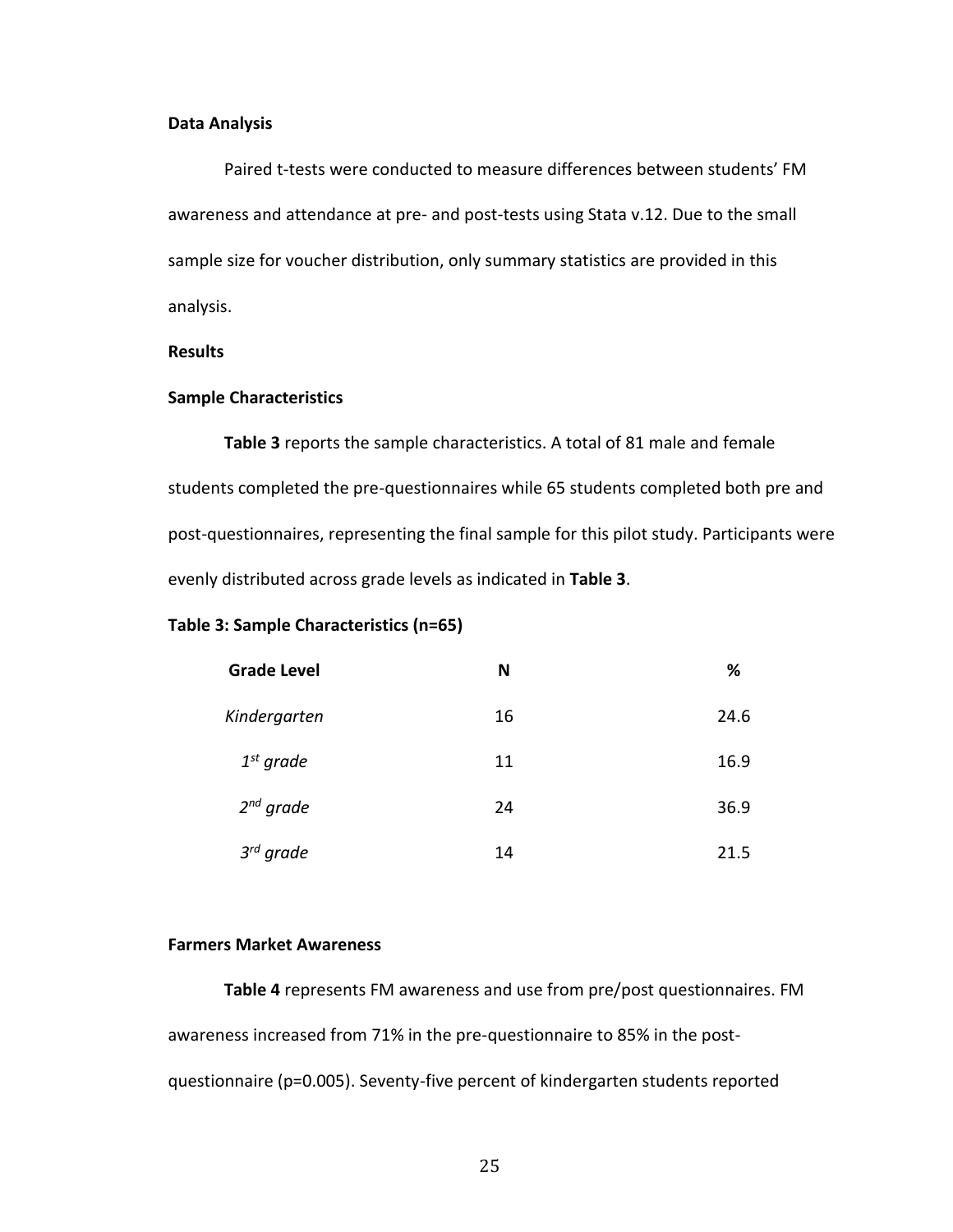awareness of the FM as compared to 90% among the other grades (p=0.136). FM awareness did not appear to differ significantly by any other grade level.

# **Table 4: Farmers Market Knowledge/Use**

| <b>Pre/Post Questions</b>       | <b>Sample Size</b> | % Pre<br>(yes) | % Post<br>(yes) | p-value |
|---------------------------------|--------------------|----------------|-----------------|---------|
| Do you know what the farmers    | 63                 | 71%            | 86%             | 0.005   |
| market is?                      |                    |                |                 |         |
| Do you go to the farmers        | 45                 | 93%            | 93%             | 1.000   |
| market?                         |                    |                |                 |         |
| Do you buy vegetables?          | 40                 | 78%            | 85%             | 0.183   |
| Do you buy fruits?              | 41                 | 76%            | 85%             | 0.159   |
| Does your family go with you to | 42                 | 98%            | 100%            | 0.323   |
| the market?                     |                    |                |                 |         |

# **Farmers Market Attendance**

Both 1<sup>st</sup> and 2<sup>nd</sup> grade had 100% of respondents report FM attendance post intervention compared to 87% and 82% of kindergarten and 3rd grades. Kindergarten and 3<sup>rd</sup> grade students reported a non-significant decrease in response to FM attendance post intervention when compared to other grades (*p*=0.07 and *p*=0.10, respectively). While non-significant, virtually all students who reported attending the FM also reported that their family accompanied them, from 98% at pre-test to 100% at post-test (p=0.32).

# **Fruit and Vegetable Purchases and Voucher Use**

Although not statistically significant, FV purchases increased from 76% to 85% and 78% to 85%, respectively, across the sample (p=0.16 and p=0.18).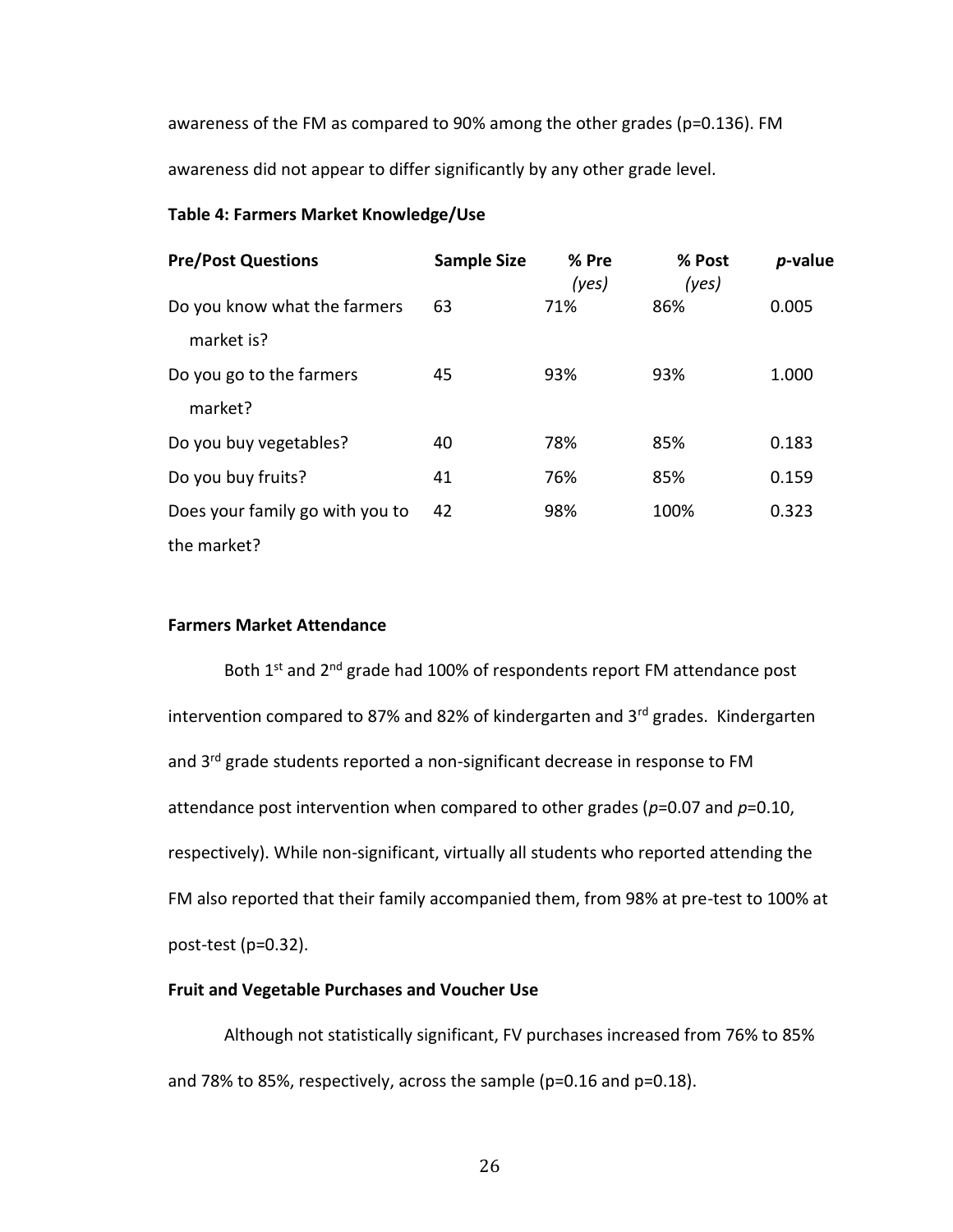Of the 75 students who received certificates, 21 students (28%) validated their certificate at the FM for an \$8 voucher. Second grade students demonstrated the greatest participation with 9 voucher pick-ups (43%) totaling \$72 spent on fruit (\$28), vegetables (\$26), and FV combo (\$18). Third grade student participation was lowest, with two voucher pick-ups (9.5%) totaling \$16 spent on fruit (\$6), vegetables (\$7), and FV combo (\$3). Each student who received a voucher spent the full allotment of \$8 on fresh FV totaling \$168 in vouchers used. Of the total vouchers used, \$5 was spent on an unidentified purchase.

# **Discussion**

This pilot intervention study examined the efficacy of a FM nutrition education intervention on FM awareness in K-3<sup>rd</sup> grade students participating in a summer school program. Although FM awareness improved across the sample, 2<sup>nd</sup> and 3<sup>rd</sup> grade students appeared to achieve the highest improvement in FM awareness, suggesting that this may be the most effective age to target in future interventions. Kindergarten and 1<sup>st</sup> grade students actually reported less FM awareness post intervention, indicating that this intervention may not have been effectively designed for this age group. The observed decrease in FM awareness identified in kindergarten and  $1<sup>st</sup>$  grade students may have been due to reading comprehension ability, errors in questionnaire administration, or comprehension level of FM intervention lessons plans.

To the best of the researchers' knowledge, this is the first study that specifically looks at FM awareness in young children. However, a study conducted by George et al., (2016) in adults, suggested that knowledge of FM food purchasing and access to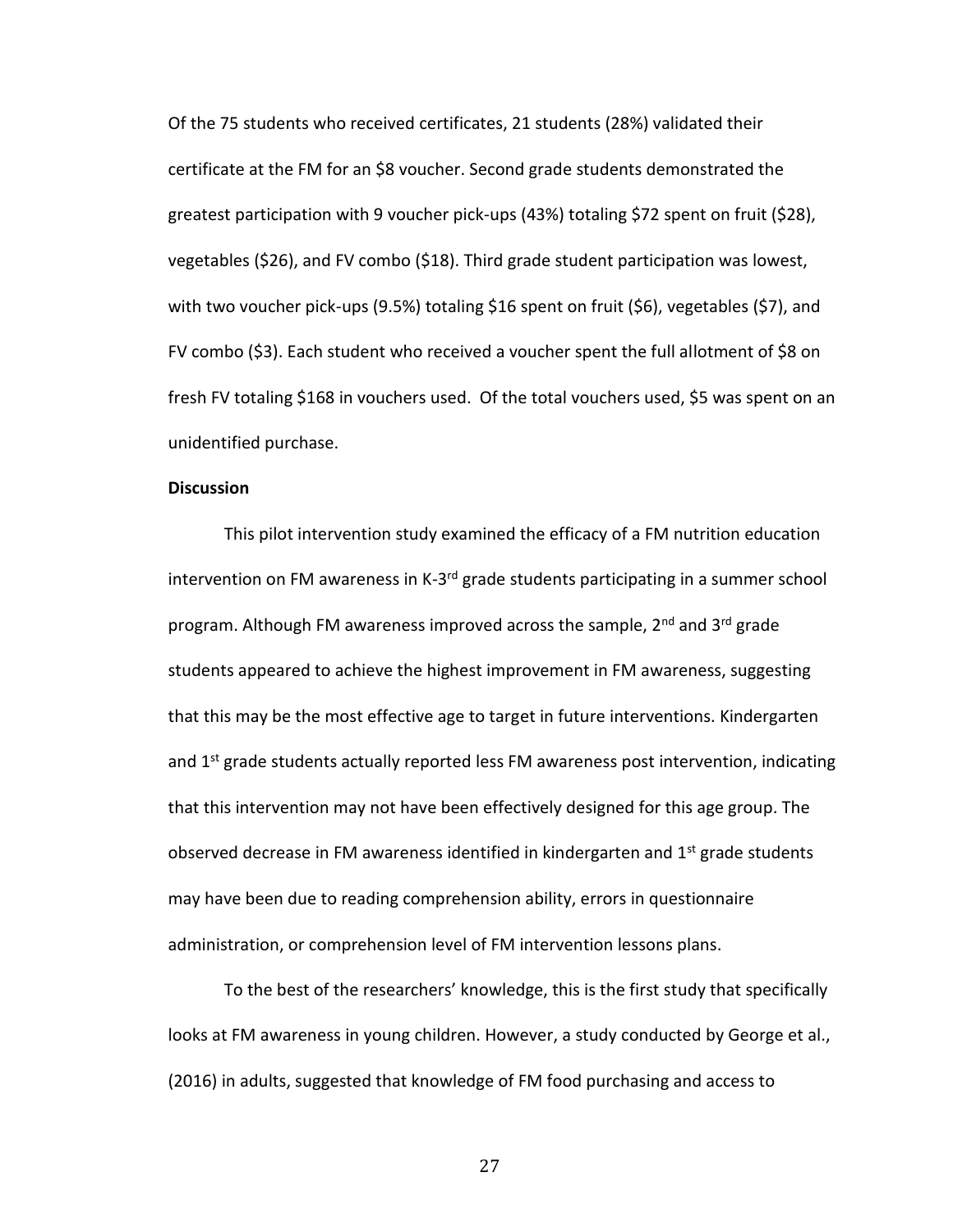produce increased when FM education was provided. Additionally, that study also provided a series of garden activities to the participating adults' children, and parents reported that children were more likely to eat produce picked from the garden post intervention (George et al., 2016). These results suggest that incorporating a garden intervention to this pilot intervention study may further improve FM awareness in young children, as well as potentially lead to increased FV intake.

Another outcome of interest was FM attendance. Following the FM intervention,  $1<sup>st</sup>$  and 2<sup>nd</sup> grade students reported attending the FM more than kindergarten and 3<sup>rd</sup> grade students. Kindergarten and 3<sup>rd</sup> grade students reported less FM attendance from pre to post intervention, suggesting that  $1<sup>st</sup>$  and  $2<sup>nd</sup>$  grade students may have had a stronger influence on parent's decision making compared to kindergarten and 3<sup>rd</sup> grade students. However, further research in this area is necessary to fully understand the most influential factors in FM attendance among children and families. Overall, this pilot study suggests that 2<sup>nd</sup> grade students may benefit the most, since both FM awareness and FM attendance gains were observed in this group. Second grade students also had the most voucher pick-ups and spent the most on FV, which further indicates that 2<sup>nd</sup> grade students continued to be the most appropriate group for this pilot study intervention. Creating an education intervention that is tailored to specific grades plus incorporating a parent/guardian education component may enhance FM awareness and FM utilization in all groups.

Although distributed vouchers were spent in full capacity, the sample size of voucher pick-ups was small. This may indicate that a larger voucher allotment may be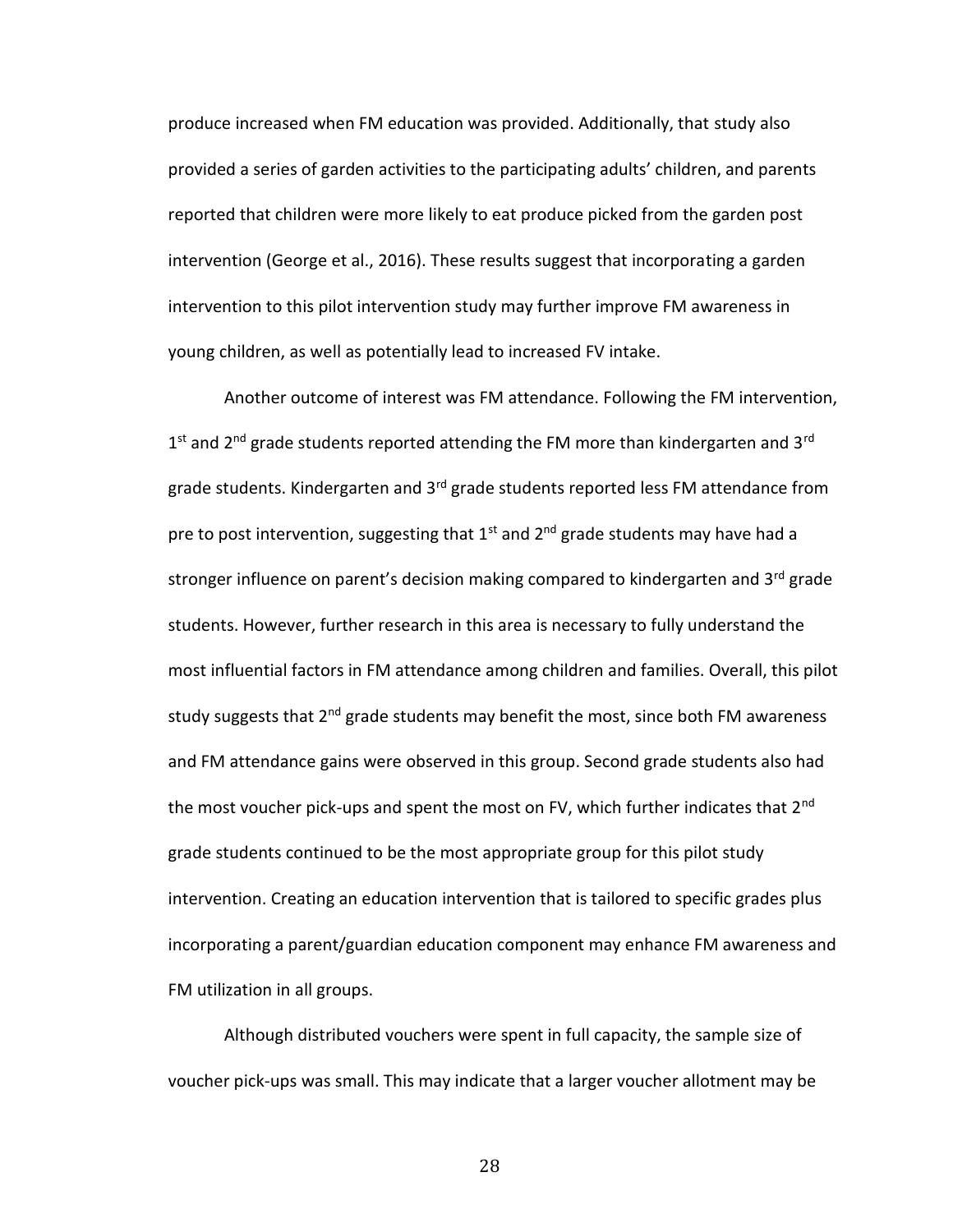more effective in FM utilization (George et al., 2016). George et al., 2016 provided a \$50 FM spending allotment to adults and the results of this study indicated that the average spending was \$40.68 per visit and participants reported an increase in access to produce post intervention. This suggests that a voucher greater than \$8 may be more of an incentive to get students and families to utilize the FM. Although results were nonsignificant due to small sample size, purchasing trends were favorable, with students purchasing more FV post intervention. A similar study in adults, provided \$2 Health Buck coupon for every \$5 spent at the FM to SNAP participants (Olsho et al., 2015). That study found that participants reported purchasing a FV that day when provided a Health Buck coupon. Because participants received the \$2 Health Bucks while shopping at the FM, this may have been more of incentive to purchase a FV that day. These findings suggest that this strategy could be adapted for future research targeting children.

Herman et al., (2008) researched the effects of a \$10 FM or supermarket FV voucher with WIC participants. The vouchers were provided bimonthly to adults (≥18 years old) over a six-month intervention period. Following the intervention, participants in both the FM and supermarket groups reported an increase in FV intake by ~1.5 servings per day. Unlike this pilot study, which targeted children, the study conducted by Herman et al., (2008) provides further support that a supplemental FM voucher may increase FV access.

Beets et al., (2015) conducted a three-year Healthy Lunchbox Challenge (HLC) study. The participants of this study were children aged 4-12 years old attending a 10-11 week summer day camp. At the beginning of the study, children were provided with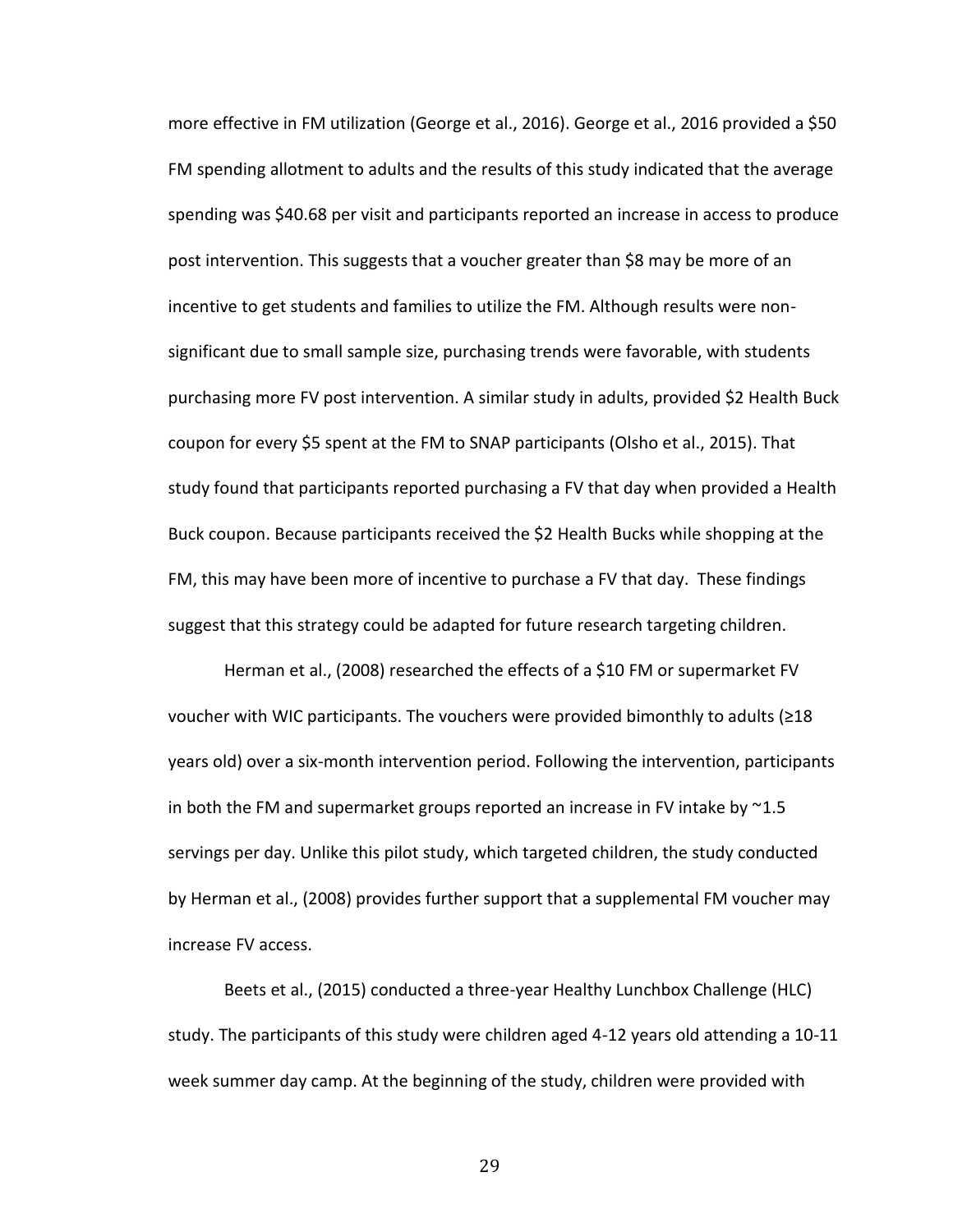healthy education materials that included a description of the HLC, a 'Building a Better Lunchbox' guide, and a healthy lunchbox visual aid. Also, parents were continuously reminded and asked about the HLC during daily pick-ups and drop-offs. The mission of the HLC was to encourage children to pack a lunchbox consisting of fruit, vegetable, and water (FVW). Students were split into groups based on grade level (K/1<sup>st</sup>, 2<sup>nd</sup>/3<sup>rd</sup>) and each member of the group could receive up to three points per day (one for fruit, one for vegetable, one for water) by bringing/consuming FVW for the HLC. Points were tallied each week and prizes were awarded to the groups with the highest points. Over the course of three years, students significantly increased both FV intakes from a baseline of 2.2%/28.2% (fruit/vegetable) and post intervention 13.5%/44.3% (*p*<0.01). These results further support that that a longer intervention period of 10 - 11 weeks may provide more significant findings. Although this study researched consumption of FV in children, it did not target low-income children or examine FV purchasing trends in children.

Limitations to this pilot study included small sample size, duration and inconsistent administration of questionnaires. Due to the small sample size, a majority of the results lacked variation on certain outcomes, limiting our ability to test for differences between subgroups. The limited three-week intervention time period and two-week period to utilize FM voucher also proved to be a challenge. The short time period of two-weeks for students to validate FM certificate and receive FM voucher may have contributed to poor FM voucher utilization. Other challenges in this study may reflect issues such as losing the FM voucher certificate, not showing the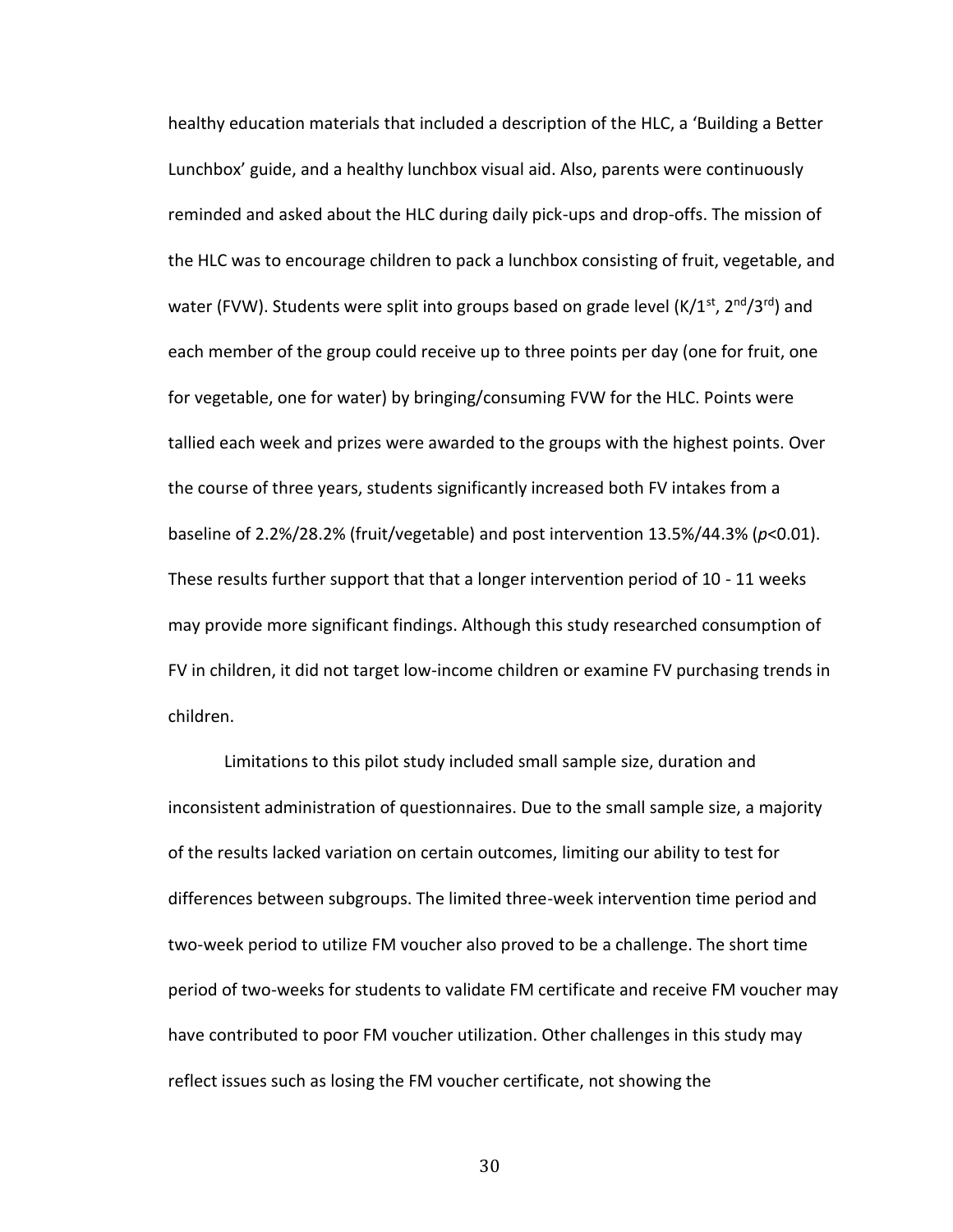parent/guardian the voucher certificate, or transportation issues to the FM over the limited two-week utilization period (Okeke at el., 2017)(Evans et al., 2012). Due to inconsistent administration of questionnaires, questions that assessed students perceived barriers to FV such as transportation, FV taste preferences, and FV purchase preferences were removed from questionnaire.

A major strength of this study is that it is the first to examine the effects of FM awareness and FM voucher use among children during a summer school program. Other studies have focused on adults as the primary audience for FM interventions and determining ways to improve FV access (Okeke et al., 2017)(George et al., 2016)(Olsho et al., 2015)(Herman et al., 2008). Another strength of this study is that reported FM awareness improved from pre/post intervention. Of the grades studied,  $2^{nd}$  grade report improved FM awareness, attendance, and voucher use post intervention. Although voucher use could not be reported significantly due to small sample size, all vouchers that were distributed were spent in full capacity. When looking at FV purchases individually, children spent more of their voucher money on vegetables on fruit.

The implications of this pilot study offer important findings for future research efforts aimed at scaling up FM interventions to school-aged children. Suggestions for future research include a longer classroom-based intervention setting of 2-3 months, tailored intervention lessons, proper training of teachers administering the questionnaire, and a larger voucher allotment between \$10-\$50. A classroom-based setting would allow the information to be presented at a more desirable pace and would likely yield stronger findings. An intervention period of 2-3 months would allow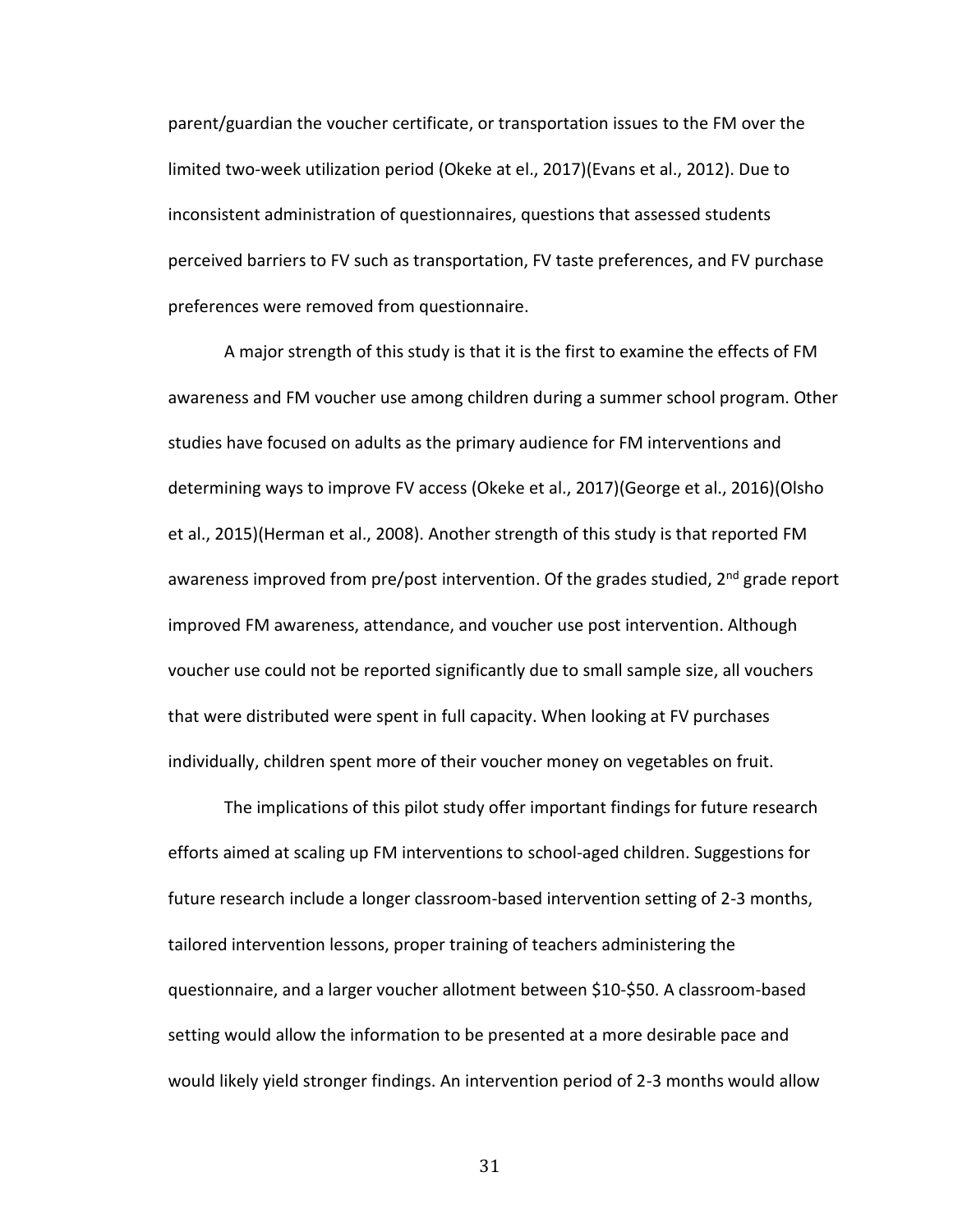the principle investigator to administer a pre questionnaire prior to intervention, post questionnaire after voucher distribution to further assess voucher usage, and post questionnaire at the end of the intervention. Proper training of the teachers administering the questionnaire and longer lesson times would facilitate more consistent and complete questionnaires in the future. Efforts to define measurement items to specifically assess FM knowledge and awareness should be expanded. Full questionnaire administration would allow perceived barriers such as transportation, parental guidance, and FV purchase preferences to be fully examined and is identified as an area for future research.

## **Conclusion**

This pilot study hypothesized that participation in a FM education intervention would increase awareness about FMs among K-3<sup>rd</sup> grade students. The strongest improvements in FM awareness, attendance, and voucher use were observed in 2<sup>nd</sup> grade students, suggesting that this is a good age for future interventions' target audience. Despite the small sample size constraints on statistically significant results, on average, students reported improved FM attendance and FV purchases postintervention. This pilot study provided results that can guide future research in this area targeting specifically children. A larger and more targeted sample, an improved questionnaire, larger voucher allotment, and a longer classroom-based intervention period would most effectively offer students an opportunity to expand their knowledge and awareness of FM as well as provide supportive resources to encourage FM utilization for healthier families and communities.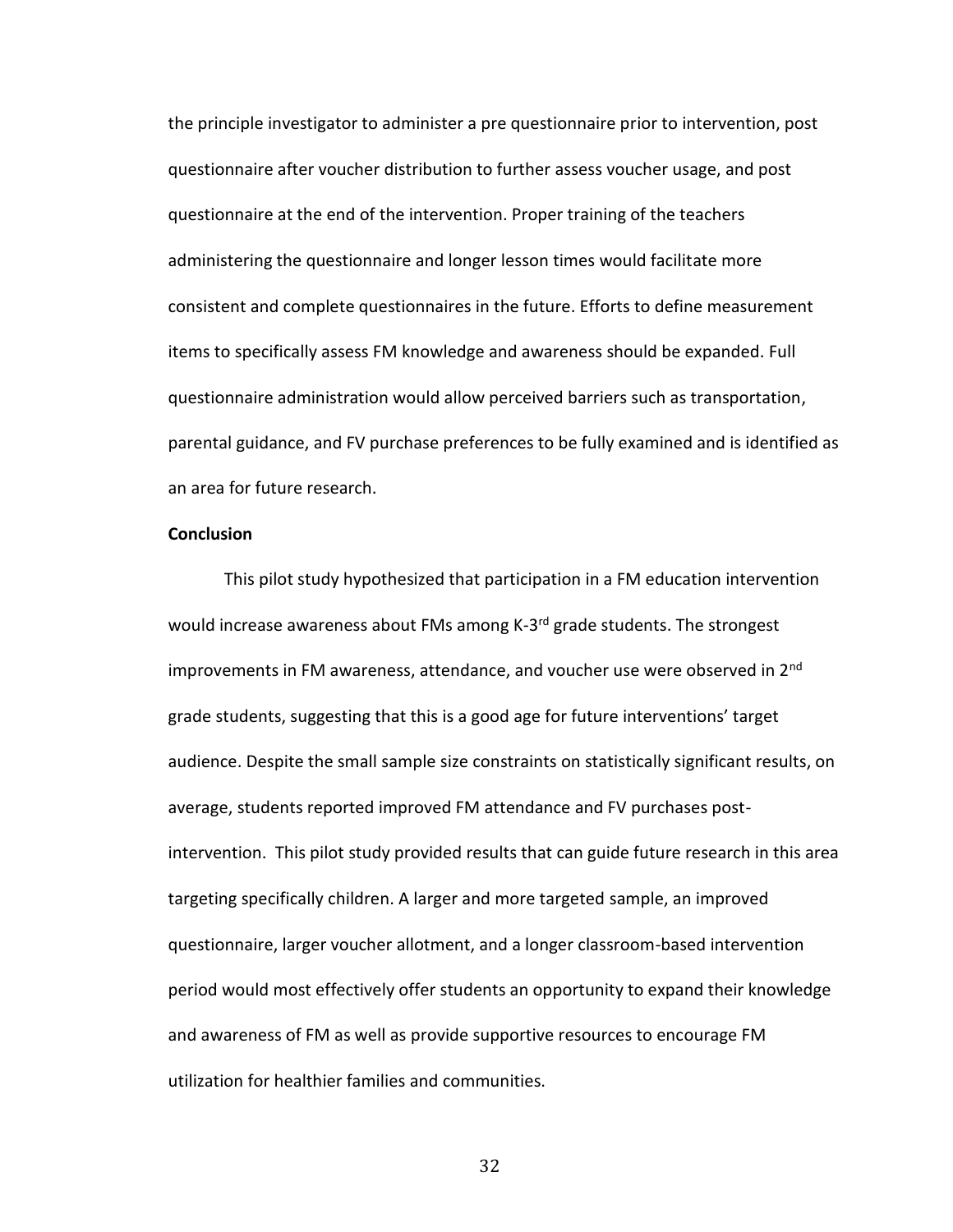# REFERENCES

- 1. Wang, Y., & Beydoun, M. A. (2007). The Obesity Epidemic in the United States Gender, Age, Socioeconomic, Racial/Ethnic, and Geographic Characteristics: A Systematic Review and Meta-Regression Analysis. *Epidemiologic Reviews, 29*(1), 6-28. doi:10.1093/epirev/mxm007
- 2. World Health Organization. (2017). *Obesity and Overweight*. Retrieved from <http://www.who.int/mediacentre/factsheets/fs311/en/>
- 3. Hales, C. M., Carroll, M. D., Fryar, C. D., & Ogden, C. L. (2017). National Center for Health Statistics. *Prevalence of Obesity Among Adults and Youth: United Sates, 2015-2016.* Retrieved from <https://www.cdc.gov/nchs/products/databriefs/db288.htm>
- 4. Moore, L. V., Thompson, F. E., & Demissie, Z. (2017). Percentage of Youth Meeting Federal Fruit and Vegetable Intake Recommendations, Youth Risk Behavior Surveillance System, United States and 33 States, 2013. *Journal of the Academy of Nutrition and Dietetics, 117*(4), 545-553. doi:10.1016/j.jand.2016.10.012
- 5. Seguin, R. A., Morgan, E. H., Hanson, K. L., Ammerman, A. S., Pitts, S. B., Kolodinsky, J.,Mcguirt, J. T. (2017). Farm Fresh Foods for Healthy Kids (F3HK): An innovative community supported agriculture intervention to prevent childhood obesity in low-income families and strengthen local agricultural economies. *BMC Public Health, 17*(1), 1-20. doi:10.1186/s12889-017-4202-2
- 6. Andersen, L., Myers, L., Omalley, K., Mundorf, A. R., Harris, D. M., & Johnson, C. C. (2015). Adolescent Student Use of School-Based Salad Bars. *Journal of School Health, 85*(10), 722-727. doi:10.1111/josh.12302
- *7.* Office of Disease Prevention and Health Promotion. (2015) *Chapter 2 Shifts Needed To Align With Healthy Eating Patterns*. Retrieved from [https://health.gov/dietaryguidelines/2015/guidelines/chapter-2/a-closer-look](https://health.gov/dietaryguidelines/2015/guidelines/chapter-2/a-closer-look-at-current-intakes-and-recommended-shifts/)[at-current-intakes-and-recommended-shifts/](https://health.gov/dietaryguidelines/2015/guidelines/chapter-2/a-closer-look-at-current-intakes-and-recommended-shifts/)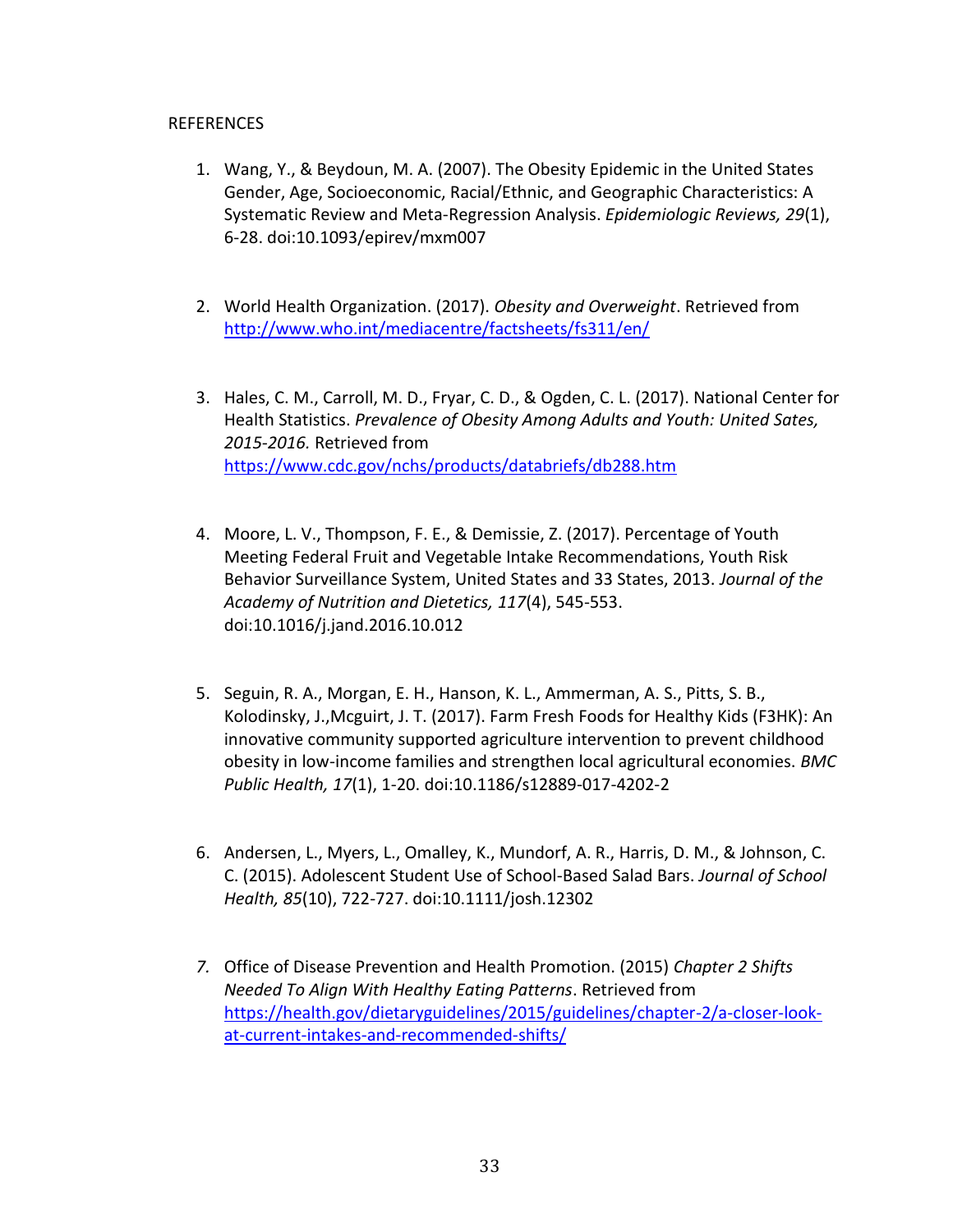- 8. Mushi-Brunt, C., Haire-Joshu, D., Elliott, M., & Brownson, R. (2007). Fruit and Vegetable Intake and Obesity in Preadolescent Children. *American Journal of Health Education, 38*(5), 258-265. doi:10.1080/19325037.2007.10598980
- 9. Olsho, L. E., Payne, G. H., Walker, D. K., Baronberg, S., Jernigan, J., & Abrami, A. (2015). Impacts of a farmers' market incentive programme on fruit and vegetable access, purchase and consumption. *Public Health Nutrition, 18*(15), 2712-2721. doi:10.1017/s1368980015001056
- 10. Okeke, J. O., Ekanayake, R. M., & Santorelli, M. L. (2017). Effects of a 2014 Statewide Policy Change on Cash-Value Voucher Redemptions for Fruits/Vegetables Among Participants in the Supplemental Nutrition Program for Women, Infants, and Children (WIC). *Maternal and Child Health Journal, 21*(10), 1874-1879. doi:10.1007/s10995-017-2339-3
- 11. United States Department of Agriculture. *Fresh Fruit and Vegetable Program*. (2017). Retrieved from [https://www.fns.usda.gov/ffvp/fresh-fruit-and](https://www.fns.usda.gov/ffvp/fresh-fruit-and-vegetable-program)[vegetable-program](https://www.fns.usda.gov/ffvp/fresh-fruit-and-vegetable-program)
- 12. Lin, Y., & Fly, A. D. (2016). USDA Fresh Fruit and Vegetable Program Is More Effective in Town and Rural Schools Than Those in More Populated Communities. *Journal of School Health, 86*(11), 769-777. doi:10.1111/josh.12432
- 13. United States Department of Agriculture. *Summer Food Service Program (SFSP)*. (2017). Retrieved from<https://www.fns.usda.gov/sfsp/sfsp-fact-sheets>
- 14. Huang, J., & Barnidge, E. (2016). Low-income childrens participation in the National School Lunch Program and household food insufficiency. *Social Science & Medicine, 150*, 8-14. doi:10.1016/j.socscimed.2015.12.020
- 15. Food Research & Action Center. (2017). Hunger Doesn't Take a Summer Vacation: Summer Nutrition Status Report (Rep.). Retrieved March 7, 2018, from Food Research and Action Center website: [http://frac.org/wp](http://frac.org/wp-content/uploads/2017-summer-nutrition-report-1.pdf)[content/uploads/2017-summer-nutrition-report-1.pdf](http://frac.org/wp-content/uploads/2017-summer-nutrition-report-1.pdf)